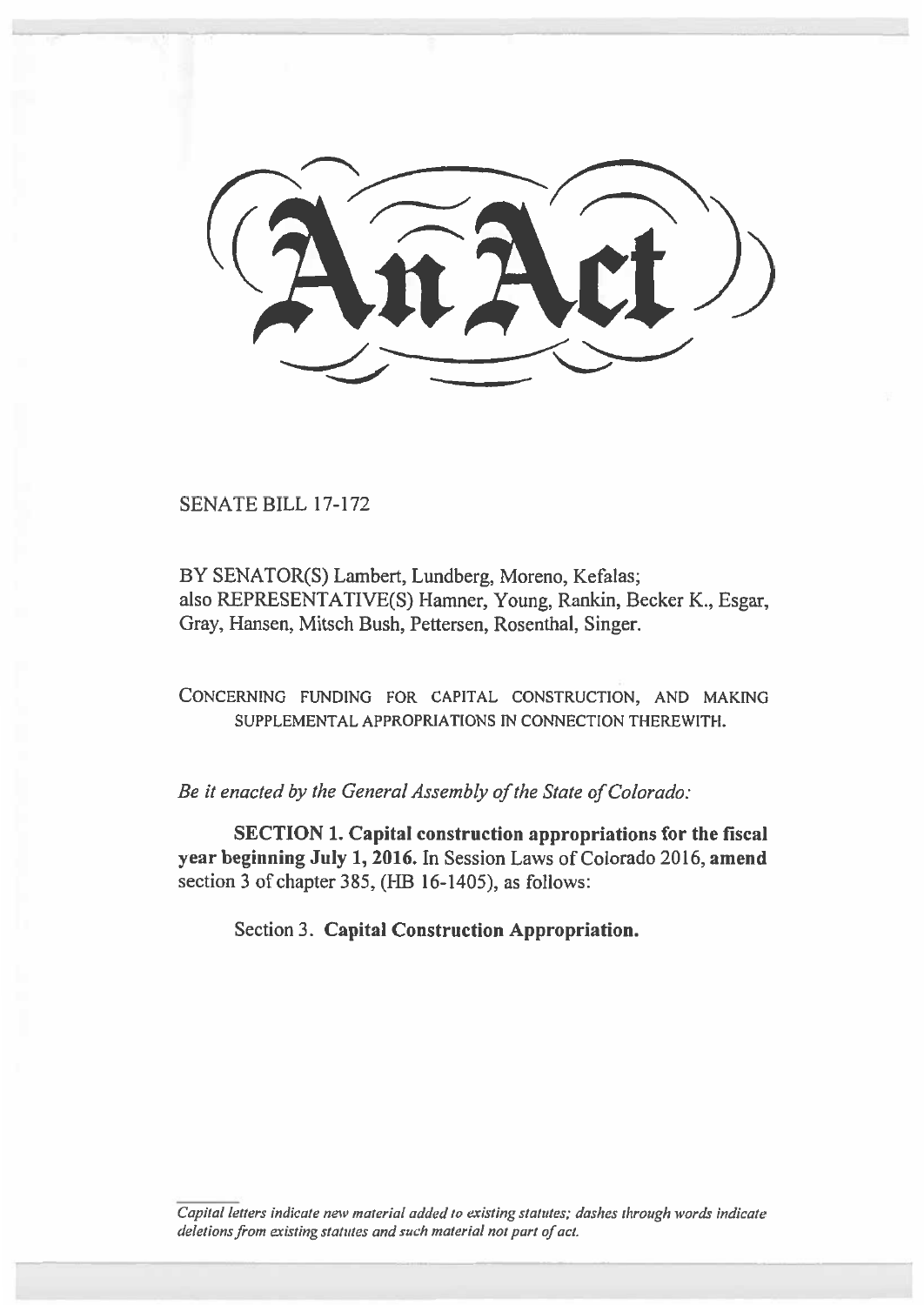|                                                                                                                                                 |                           |              |                                                      | <b>APPROPRIATION FROM</b> |                             |                                                                            |                         |  |  |  |  |  |
|-------------------------------------------------------------------------------------------------------------------------------------------------|---------------------------|--------------|------------------------------------------------------|---------------------------|-----------------------------|----------------------------------------------------------------------------|-------------------------|--|--|--|--|--|
|                                                                                                                                                 | ITEM &<br><b>SUBTOTAL</b> | <b>TOTAL</b> | <b>CAPITAL</b><br><b>CONSTRUCTION</b><br><b>FUND</b> |                           | <b>CASH</b><br><b>FUNDS</b> | <b>REAPPROPRIATED</b><br><b>FUNDS</b>                                      | FEDERAL<br><b>FUNDS</b> |  |  |  |  |  |
|                                                                                                                                                 | \$                        | \$           | \$                                                   | \$                        |                             | \$                                                                         | \$                      |  |  |  |  |  |
|                                                                                                                                                 |                           |              | <b>PARTI</b>                                         |                           |                             |                                                                            |                         |  |  |  |  |  |
|                                                                                                                                                 |                           |              |                                                      |                           |                             | CAPITAL CONSTRUCTION, CAPITAL RENEWAL, AND CAPITAL LEASE PURCHASE PAYMENTS |                         |  |  |  |  |  |
| (1) DEPARTMENT OF CORRECTIONS<br>Correctional Industries,<br>Miscellaneous Small Projects                                                       |                           | 660,000      |                                                      |                           |                             |                                                                            |                         |  |  |  |  |  |
|                                                                                                                                                 |                           |              |                                                      |                           | 660,000*                    |                                                                            |                         |  |  |  |  |  |
| <sup>a</sup> This amount shall be from sales revenues earned by Correctional Industries.                                                        |                           |              |                                                      |                           |                             |                                                                            |                         |  |  |  |  |  |
| (2) DEPARTMENT OF EDUCATION<br>Jones and Palmer Halls Renovation,<br>Colorado School for the Deaf and                                           |                           |              |                                                      |                           |                             |                                                                            |                         |  |  |  |  |  |
| the Blind                                                                                                                                       |                           | 7,600,185    |                                                      | 7,600,185                 |                             |                                                                            |                         |  |  |  |  |  |
| (3) GOVERNOR - LIEUTENANT GOVERNOR - STATE PLANNING AND BUDGETING<br>(A) Office of Information Technology<br><b>Public Safety Communication</b> |                           |              |                                                      |                           |                             |                                                                            |                         |  |  |  |  |  |
| Network Microwave Infrastructure<br>Replacement                                                                                                 |                           | 10,316,372   |                                                      | 10,316,372                |                             |                                                                            |                         |  |  |  |  |  |
| (4) DEPARTMENT OF HIGHER EDUCATION<br>(A) Colorado Mesa University                                                                              |                           |              |                                                      |                           |                             |                                                                            |                         |  |  |  |  |  |
| Health Science Nurse Practitioner                                                                                                               | 9,335,511<br>9,445,511    |              |                                                      | 9,230,212                 | 105,299*<br>215,299*        |                                                                            |                         |  |  |  |  |  |
| <sup>*</sup> This amount shall be from donations or institutional reserves.                                                                     |                           |              |                                                      |                           |                             |                                                                            |                         |  |  |  |  |  |
| (B) Colorado State University                                                                                                                   |                           |              |                                                      |                           |                             |                                                                            |                         |  |  |  |  |  |
| <b>Chemistry Building Addition</b>                                                                                                              | 12,471,940                |              |                                                      | 12,471,940                |                             |                                                                            |                         |  |  |  |  |  |

PAGE 2-SENATE BILL 17-172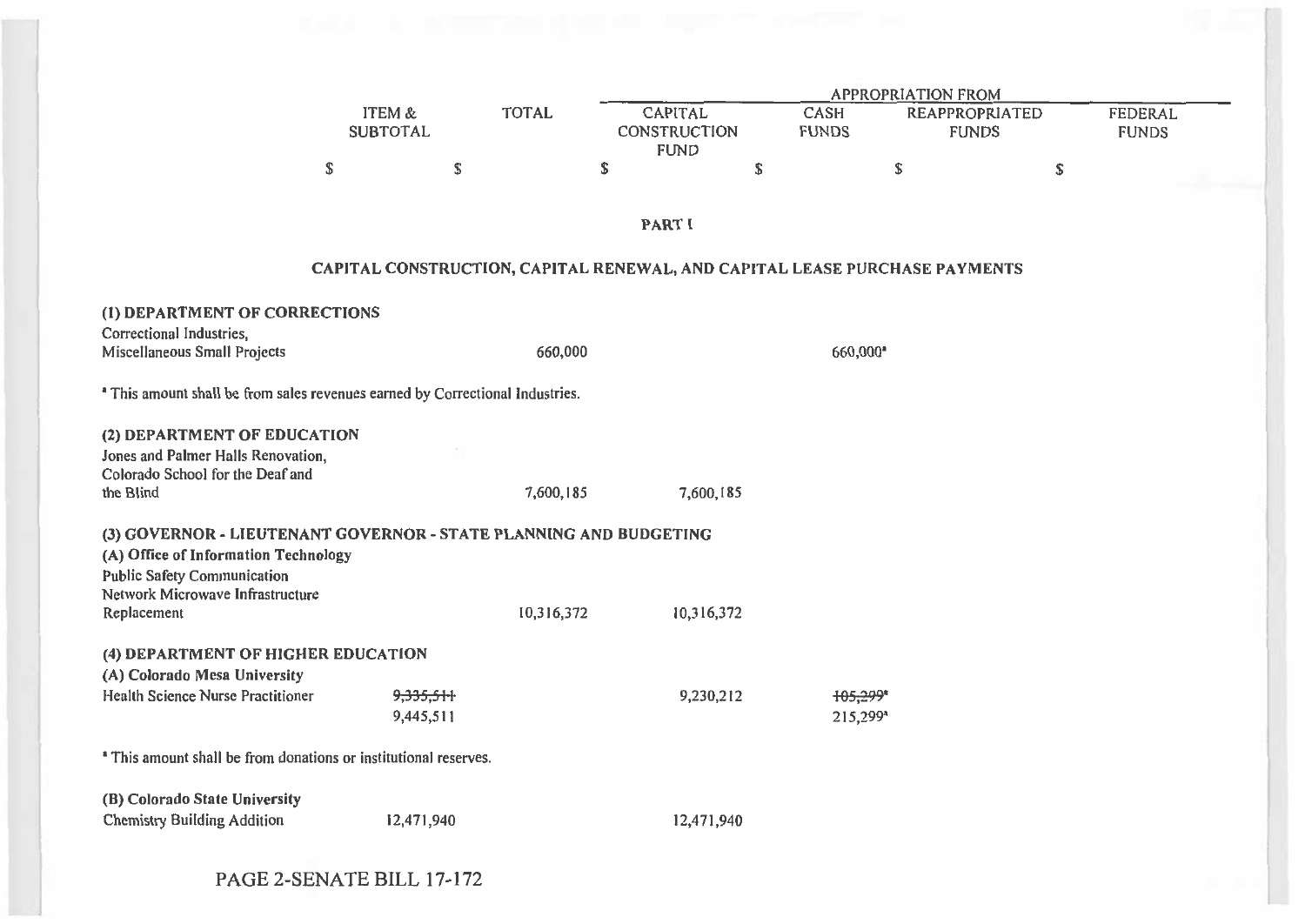|                                                                                   | ITEM &<br><b>SUBTOTAL</b> |                      | <b>TOTAL</b> | <b>CAPITAL</b><br><b>CONSTRUCTION</b><br><b>FUND</b> | <b>APPROPRIATION FROM</b><br><b>CASH</b><br><b>REAPPROPRIATED</b><br><b>FUNDS</b><br><b>FUNDS</b> |   |    | <b>FEDERAL</b><br><b>FUNDS</b> |
|-----------------------------------------------------------------------------------|---------------------------|----------------------|--------------|------------------------------------------------------|---------------------------------------------------------------------------------------------------|---|----|--------------------------------|
|                                                                                   | S                         | ረኮ<br>⊅              |              | \$<br>\$                                             |                                                                                                   | Ф | \$ |                                |
|                                                                                   |                           |                      |              |                                                      |                                                                                                   |   |    |                                |
| (C) History Colorado<br>Georgetown Loop Business<br><b>Capitalization Program</b> |                           | 400,000              |              | 300,000                                              | $100,000$ <sup>*</sup>                                                                            |   |    |                                |
| Regional Museum Preservation<br>Projects                                          |                           | 700,000<br>1,100,000 |              |                                                      | 700,000 <sup>b</sup>                                                                              |   |    |                                |

This amount shall be from railroad operations and gifts, grants, and donations.

<sup>b</sup> Of this amount, \$600,000 shall be from limited gaming revenues deposited in the State Historical Fund created in Section 9 (5) (b) (II) of Article XVIII of the State Constitution, to be used pursuant to Section 12-47.1-1201, C.R.S., and \$100,000 shall be from revenue earned from the operation of the Georgetown Loop Railroad.

**(D) Metropolitan State University of Denver** 

| Aerospace Engineering Sciences | 23,595,840 | 23,595,840* |
|--------------------------------|------------|-------------|
|--------------------------------|------------|-------------|

This amount shall be from bonds to be repaid from an existing student facility fee and gifts, grants, and donations.

| (E) Pueblo Community College        |            |            |                           |
|-------------------------------------|------------|------------|---------------------------|
| Davis Academic Building             |            |            |                           |
| Renovation (Capital Renewal)        | 5,807,143  | 5,807,143  |                           |
| (F) University of Northern Colorado |            |            |                           |
| <b>Campus Commons</b>               | 29,502,929 | 15,000,000 | $14,502,929$ <sup>*</sup> |

This amount shall be from donations and bonds to be repaid from an existing student fee.

.81,813,36 81,923,363

#### PAGE 3-SENATE BILL 17-172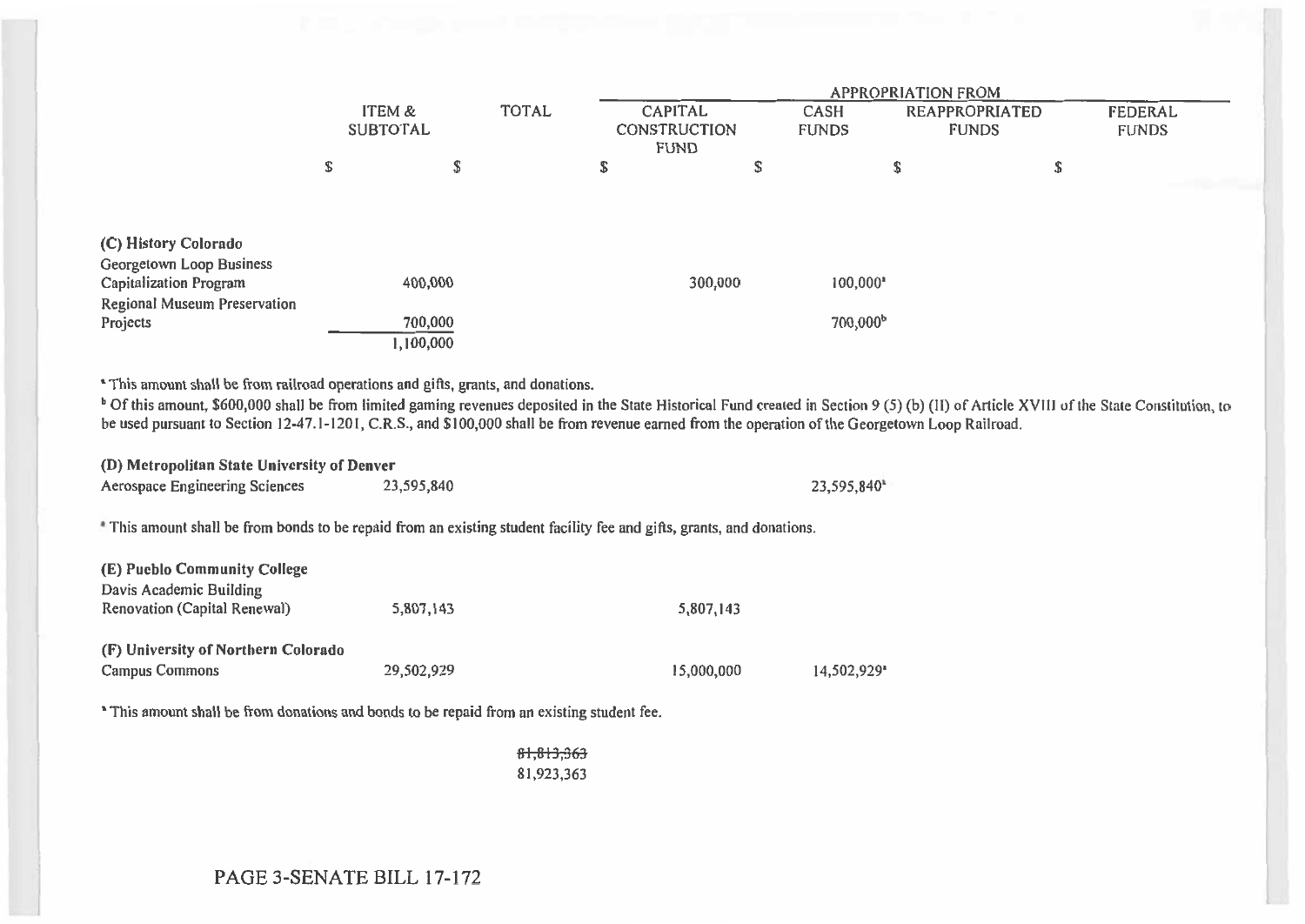|                                                                       |                           |                            | <b>APPROPRIATION FROM</b>              |           |                                                        |    |    |                         |  |  |
|-----------------------------------------------------------------------|---------------------------|----------------------------|----------------------------------------|-----------|--------------------------------------------------------|----|----|-------------------------|--|--|
|                                                                       | ITEM &<br><b>SUBTOTAL</b> | <b>TOTAL</b>               | CAPITAL<br>CONSTRUCTION<br><b>FUND</b> |           | CASH<br>REAPPROPRIATED<br><b>FUNDS</b><br><b>FUNDS</b> |    |    | FEDERAL<br><b>FUNDS</b> |  |  |
| \$                                                                    | \$                        |                            | \$                                     | \$        |                                                        | \$ | \$ |                         |  |  |
| (5) DEPARTMENT OF HUMAN SERVICES                                      |                           |                            |                                        |           |                                                        |    |    |                         |  |  |
| Behavioral Health Services, Mental<br>Health Institutes, Suicide Risk |                           |                            |                                        |           |                                                        |    |    |                         |  |  |
| Mitigation                                                            | 1,867,586                 |                            |                                        | 1,867,586 |                                                        |    |    |                         |  |  |
|                                                                       | 1,987,586                 |                            |                                        | 1,987,586 |                                                        |    |    |                         |  |  |
| Division of Youth Corrections,<br>Facility Refurbishment for Safety,  |                           |                            |                                        |           |                                                        |    |    |                         |  |  |
| Risk Mitigation, and Modernization                                    | 3,689,500                 |                            |                                        | 3,689,500 |                                                        |    |    |                         |  |  |
| Colorado Veterans Community<br>Living Centers, Resident Safety and    |                           |                            |                                        |           |                                                        |    |    |                         |  |  |
| Accessibility Improvements                                            | 2,278,060                 |                            |                                        | 2,278,060 |                                                        |    |    |                         |  |  |
| Division of Youth Corrections,<br><b>Adams County Youth Services</b>  |                           |                            |                                        |           |                                                        |    |    |                         |  |  |
| Center Replacement                                                    | 3,000,000                 |                            |                                        | 3,000,000 |                                                        |    |    |                         |  |  |
| Regional Center Capital                                               |                           |                            |                                        |           |                                                        |    |    |                         |  |  |
| Improvements                                                          | 979,884                   | $+1,815,030$<br>11,935,030 |                                        |           | 979,884*                                               |    |    |                         |  |  |

<sup>a</sup> This amount shall be from the Regional Center Depreciation Account within the Capital Construction Fund created in Section 24-75-302 (3.8) (a), C.R.S.

|                                                                                      | (6) DEPARTMENT OF NATURAL RESOURCES |                           |  |            |  |  |  |  |  |  |
|--------------------------------------------------------------------------------------|-------------------------------------|---------------------------|--|------------|--|--|--|--|--|--|
| (A) Division of Parks and Wildlife - Capital Construction and Controlled Maintenance |                                     |                           |  |            |  |  |  |  |  |  |
| Park Infrastructure and Facilities                                                   | 19,837,320                          | $19,435,684$ <sup>a</sup> |  | 401,636(1) |  |  |  |  |  |  |
| Land and Water Acquisitions, State                                                   |                                     |                           |  |            |  |  |  |  |  |  |
| Parks                                                                                | 950,000                             | $950.000$ <sup>+</sup>    |  |            |  |  |  |  |  |  |
| Land and Water Acquisitions,                                                         |                                     |                           |  |            |  |  |  |  |  |  |
| Wildlife Areas                                                                       | 9,300,000                           | 9,300,000 <sup>b</sup>    |  |            |  |  |  |  |  |  |
| Infrastructure and Real Property                                                     |                                     |                           |  |            |  |  |  |  |  |  |
| Maintenance, Wildlife Areas                                                          | 3,799,502                           | $3,799,502^{\circ}$       |  |            |  |  |  |  |  |  |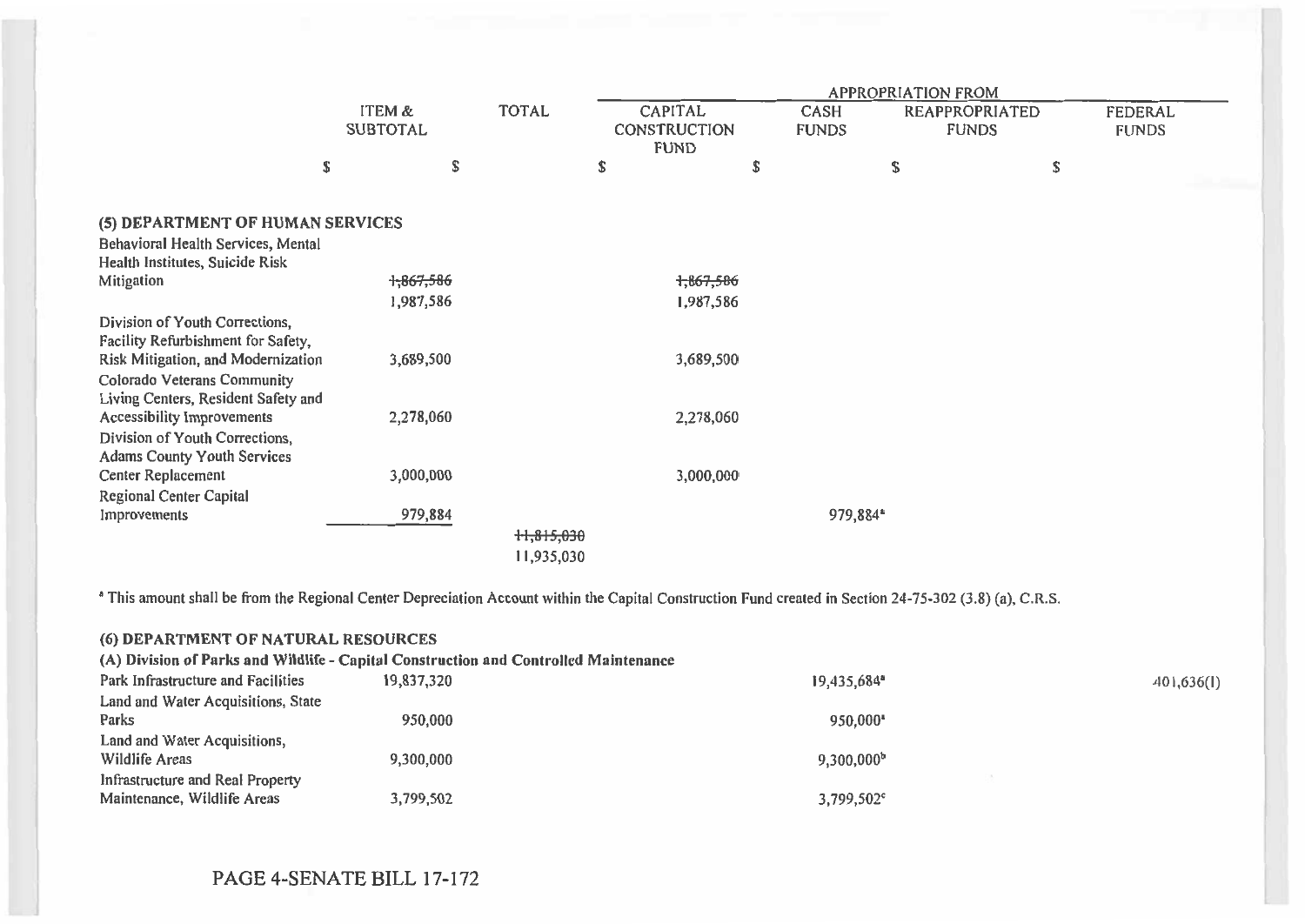|                                                               |                 |                     | APPROPRIATION FROM |   |                              |                |              |                |  |
|---------------------------------------------------------------|-----------------|---------------------|--------------------|---|------------------------------|----------------|--------------|----------------|--|
|                                                               | ITEM &          | <b>TOTAL</b>        | <b>CAPITAL</b>     |   | CASH                         | REAPPROPRIATED |              | <b>FEDERAL</b> |  |
|                                                               | <b>SUBTOTAL</b> | <b>CONSTRUCTION</b> |                    |   | <b>FUNDS</b><br><b>FUNDS</b> |                | <b>FUNDS</b> |                |  |
|                                                               |                 |                     | <b>FUND</b>        |   |                              |                |              |                |  |
|                                                               |                 |                     |                    | ப |                              |                |              |                |  |
|                                                               |                 |                     |                    |   |                              |                |              |                |  |
| <b>Chatfield Reservoir Reallocation</b><br>Project Mitigation | 6,504,850       | 40,391,672          |                    |   | $6,504,850$ <sup>c</sup>     |                |              |                |  |

' Of these amounts, it is estimated that \$12,684,400 shall be from grants from the Great Outdoors Colorado Board, established in Section 1 of Article XXVII of the State Constitution, \$7,401,284(1) shall be from Lottery proceeds, pursuant to Section 3 of Article XXVII of the State Constitution, and \$300,000 shall be from the Highway Users Tax Fund created in Section 43-4-201 (1) (a), C.R.S., pursuant to Section 33-10-111 (4), C.R.S. Lottery proceeds are based on estimates and are shown for informational purposes only.

<sup>b</sup> Of this amount, it is estimated that \$5,500,000 shall be from the Wildlife Cash Fund created in Section 33-1-112 (1) (a), C.R.S., and \$3,800,000 shall be from grants from the Great Outdoors Colorado Board, established in Section **1** of Article XXVII of the State Constitution.

These amounts shall be from the Wildlife Cash Fund created in Section 33-1-112 **(1) (a),** C.R.S.

| (7) DEPARTMENT OF PERSONNEL         |           |            |           |                      |                   |
|-------------------------------------|-----------|------------|-----------|----------------------|-------------------|
| Replace/Restore Roof, State Capitol |           |            |           |                      |                   |
| <b>Building</b>                     | 5,684,248 |            | 5,684,248 |                      |                   |
| Colorado State Capitol House and    |           |            |           |                      |                   |
| <b>Senate Chamber Renovations</b>   | 2,425,000 |            | 1,000,000 | 1.425,000*           |                   |
| <b>REPLACE COOLING SYSTEM,</b>      |           |            |           |                      |                   |
| <b>CAPITOL ANNEX BUILDING</b>       | 2,417,830 |            | 1,351,599 | 300,000 <sup>b</sup> | $766,231^{\circ}$ |
|                                     |           | 8,109,248  |           |                      |                   |
|                                     |           | 10,527,078 |           |                      |                   |

This amount shall be from the Legislative Department Cash Fund created in Section 2-2-1601 (1) (a), C.R.S.

**<sup>b</sup>**THIS AMOUNT SHALL BE FROM THE DEPARTMENT OF PERSONNEL REVOLVING FUND CREATED IN SECTION 24-30-1108 (I), C.R.S. THE AMOUNT IS FROM RESERVES FROM REVERSIONS FROM THE FACILITIES MAINTENANCE - CAPITOL COMPLEX UTILITIES LINE ITEM APPROPRIATED IN S.B. 15-234.

OF THIS AMOUNT, IT IS ESTIMATED THAT \$450,000 SHALL BE FROM THE EMERGENCY CONTROLLED MAINTENANCE ACCOUNT IN THE CAPITAL CONSTRUCTION FUND CREATED IN SECTION 24-75-302 (3.2), C.R.S., AND \$316,23 1 SHALL BE FROM REVERSIONS FROM THE UPGRADE PUBLIC RESTROOMS AND WHEELCHAIR LIFTS FOR ADA COMPLIANCE, STATE CAPITOL BUILDING CONTROLLED MAINTENANCE PROJECT APPROPRIATED IN S.B. 13-230.

**(8) DEPARTMENT OF PUBLIC SAFETY Loma Eastbound Port of Entry Replacement 1,145,000 1,145,000'**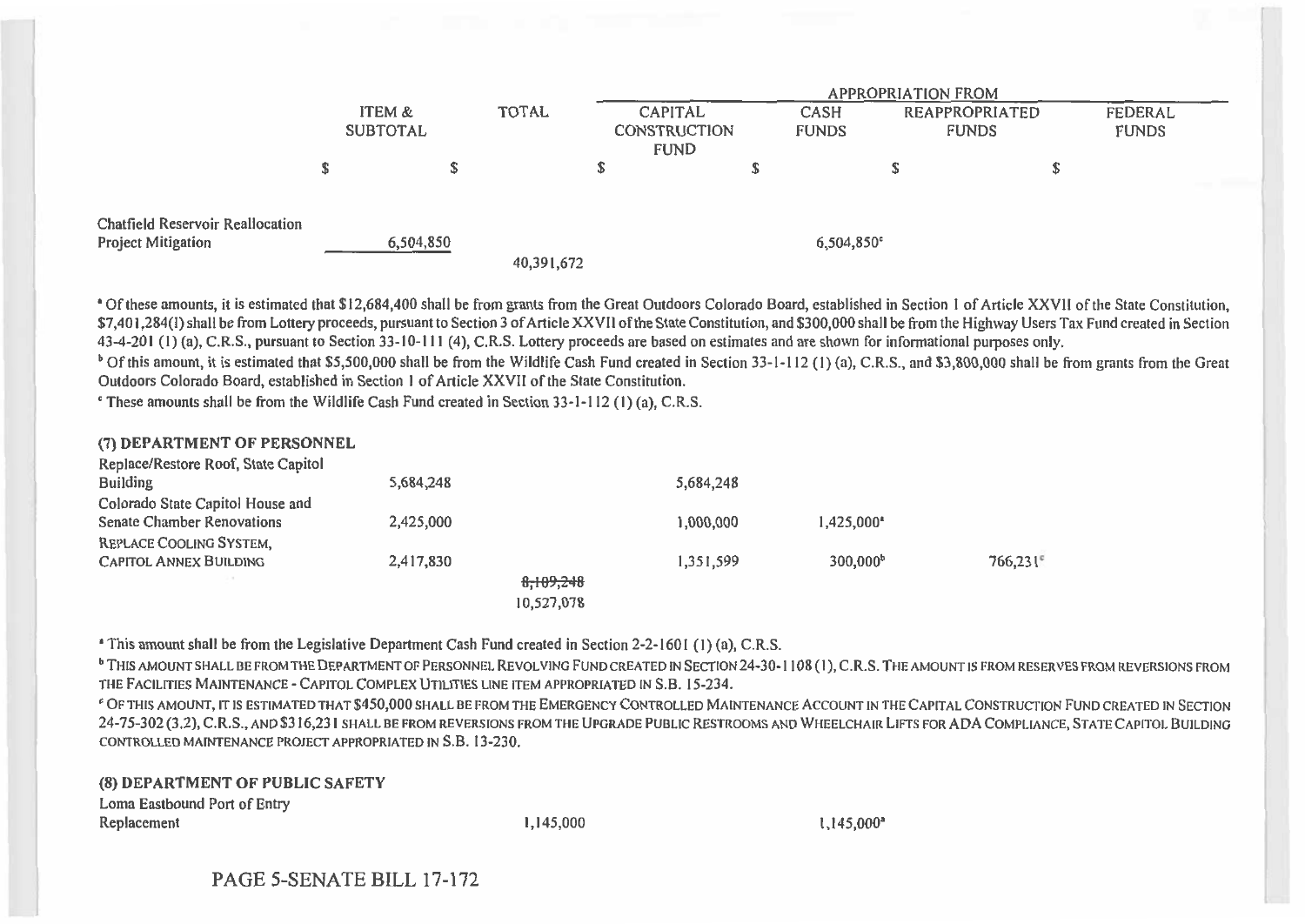|                                                                                                                                                                     |                 |               |                               |              | <b>APPROPRIATION FROM</b> |                |  |  |  |
|---------------------------------------------------------------------------------------------------------------------------------------------------------------------|-----------------|---------------|-------------------------------|--------------|---------------------------|----------------|--|--|--|
|                                                                                                                                                                     | ITEM &          | <b>TOTAL</b>  | <b>CAPITAL</b>                | CASH         | <b>REAPPROPRIATED</b>     | <b>FEDERAL</b> |  |  |  |
|                                                                                                                                                                     | <b>SUBTOTAL</b> |               | <b>CONSTRUCTION</b>           | <b>FUNDS</b> | <b>FUNDS</b>              | <b>FUNDS</b>   |  |  |  |
|                                                                                                                                                                     |                 |               | <b>FUND</b>                   |              |                           |                |  |  |  |
|                                                                                                                                                                     | \$              | \$            | \$                            | \$           | \$                        | \$             |  |  |  |
|                                                                                                                                                                     |                 |               |                               |              |                           |                |  |  |  |
| <sup>a</sup> This amount shall be from the Highway Users Tax Fund created in Section 43-4-201 (1) (a), C.R.S., pursuant to Section 43-4-201 (3) (a) (1) (C), C.R.S. |                 |               |                               |              |                           |                |  |  |  |
|                                                                                                                                                                     |                 |               |                               |              |                           |                |  |  |  |
| (9) DEPARTMENT OF TRANSPORTATION                                                                                                                                    |                 |               |                               |              |                           |                |  |  |  |
| <b>Highway Construction Projects</b>                                                                                                                                |                 | 500,000       | 500,000                       |              |                           |                |  |  |  |
|                                                                                                                                                                     |                 |               |                               |              |                           |                |  |  |  |
|                                                                                                                                                                     |                 |               |                               |              |                           |                |  |  |  |
| <b>TOTALS PART I</b>                                                                                                                                                |                 |               |                               |              |                           |                |  |  |  |
| (CAPITAL CONSTRUCTION,                                                                                                                                              |                 |               |                               |              |                           |                |  |  |  |
| <b>CAPITAL RENEWAL, AND</b><br><b>CAPITAL LEASE PURCHASE</b>                                                                                                        |                 |               |                               |              |                           |                |  |  |  |
| <b>PAYMENTS)</b>                                                                                                                                                    |                 | \$162,350,870 | \$78,745,246                  | \$83,203,988 |                           | \$401,636      |  |  |  |
|                                                                                                                                                                     |                 | \$164,998,700 | \$80,216,845                  | \$83,613,988 | \$766,231                 |                |  |  |  |
|                                                                                                                                                                     |                 |               |                               |              |                           |                |  |  |  |
|                                                                                                                                                                     |                 |               | <b>PART II</b>                |              |                           |                |  |  |  |
|                                                                                                                                                                     |                 |               | <b>CONTROLLED MAINTENANCE</b> |              |                           |                |  |  |  |
| (1) DEPARTMENT OF CORRECTIONS                                                                                                                                       |                 |               |                               |              |                           |                |  |  |  |
| Improve Fire Suppression System,                                                                                                                                    |                 |               |                               |              |                           |                |  |  |  |
| <b>Centennial Correctional Facility</b>                                                                                                                             |                 |               |                               |              |                           |                |  |  |  |
| North                                                                                                                                                               | 782,647         |               |                               |              |                           |                |  |  |  |
| Improve Perimeter Security,                                                                                                                                         |                 |               |                               |              |                           |                |  |  |  |
| Denver Reception and Diagnostic                                                                                                                                     |                 |               |                               |              |                           |                |  |  |  |
| Center and Women's Correctional<br>Facility                                                                                                                         | 1,870,550       |               |                               |              |                           |                |  |  |  |
| Replace Fire Alarm System and                                                                                                                                       |                 |               |                               |              |                           |                |  |  |  |
| Improve Fire Suppression, Limon                                                                                                                                     |                 |               |                               |              |                           |                |  |  |  |
| <b>Correctional Facility</b>                                                                                                                                        | 798,180         |               |                               |              |                           |                |  |  |  |
|                                                                                                                                                                     |                 | 3,451,377     | 3,451,377                     |              |                           |                |  |  |  |

PAGE 6-SENATE BILL 17-172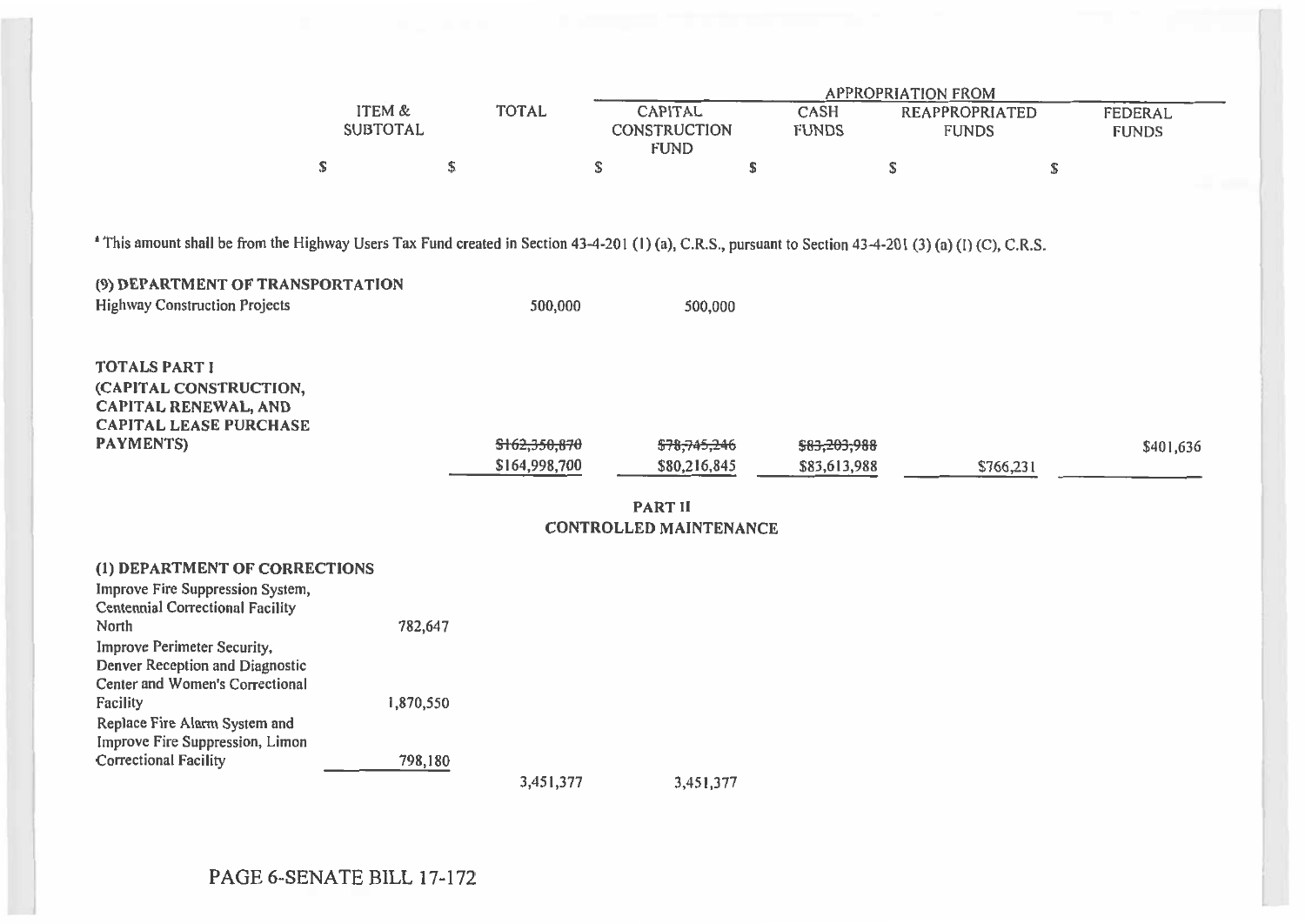|                                                                                                                                                                    |                                 |              |                                               |                      | <b>APPROPRIATION FROM</b> |                                       |                         |
|--------------------------------------------------------------------------------------------------------------------------------------------------------------------|---------------------------------|--------------|-----------------------------------------------|----------------------|---------------------------|---------------------------------------|-------------------------|
|                                                                                                                                                                    | ITEM &<br><b>SUBTOTAL</b>       | <b>TOTAL</b> | CAPITAL<br><b>CONSTRUCTION</b><br><b>FUND</b> | CASH<br><b>FUNDS</b> |                           | <b>REAPPROPRIATED</b><br><b>FUNDS</b> | FEDERAL<br><b>FUNDS</b> |
|                                                                                                                                                                    | \$                              | \$           | \$                                            | \$                   | \$                        | $\mathbb S$                           |                         |
| (2) GOVERNOR - LIEUTENANT GOVERNOR - STATE PLANNING AND BUDGETING<br>(A) Office of Information Technology<br>Replace Microwave Site Towers, B<br>Group             |                                 | 1,072,335    | 1,072,335                                     |                      |                           |                                       |                         |
| (3) DEPARTMENT OF HIGHER EDUCATION                                                                                                                                 |                                 |              |                                               |                      |                           |                                       |                         |
| (A) Adams State University<br>Upgrade HVAC, Music Building                                                                                                         | 1,514,508                       |              | 1,514,508                                     |                      |                           |                                       |                         |
| (B) Auraria Higher Education Center<br>Replace/Upgrade Fire Alarm<br>Systems, Multiple Buildings<br>Improve ADA Accessibility, Tenth<br>Street Pedestrian Corridor | 578,643<br>588,988<br>1,167,631 |              | 1,167,631                                     |                      |                           |                                       |                         |
|                                                                                                                                                                    |                                 |              |                                               |                      |                           |                                       |                         |
| (C) Colorado School of Mines<br>Replace Hazardous Laboratory<br><b>Fume Controls</b>                                                                               | 343,275                         |              | 343,275                                       |                      |                           |                                       |                         |
| (D) Colorado State University<br>Repair College Lake Dam<br>Upgrade HVAC, Chemistry                                                                                | 344,708                         |              |                                               |                      |                           |                                       |                         |
| <b>Building</b>                                                                                                                                                    | 800,865                         |              |                                               |                      |                           |                                       |                         |
| Add Flood Protection in Tunnels<br>and Heating Plant                                                                                                               | 321,860<br>1,467,433            |              | 1,467,433                                     |                      |                           |                                       |                         |
| (E) Fort Lewis College<br><b>Improve Pedestrian Safety</b>                                                                                                         | 650,911                         |              | 650,911                                       |                      |                           |                                       |                         |

PAGE 7-SENATE BILL 17-172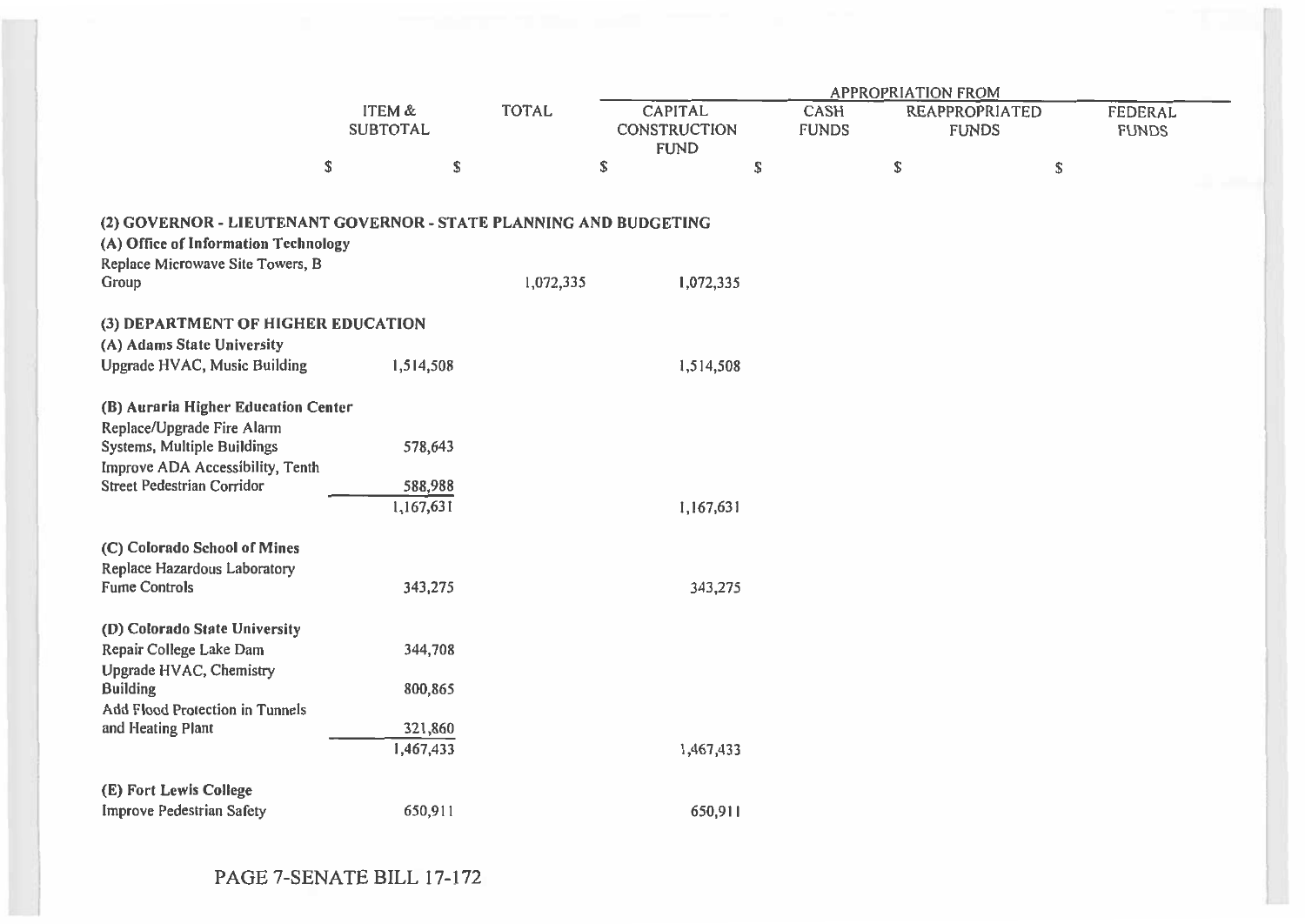|                                                                                                                                            |                           |              | <b>APPROPRIATION FROM</b>                     |         |                      |                                       |    |                                |  |  |  |
|--------------------------------------------------------------------------------------------------------------------------------------------|---------------------------|--------------|-----------------------------------------------|---------|----------------------|---------------------------------------|----|--------------------------------|--|--|--|
|                                                                                                                                            | ITEM &<br><b>SUBTOTAL</b> | <b>TOTAL</b> | <b>CAPITAL</b><br>CONSTRUCTION<br><b>FUND</b> |         | CASH<br><b>FUNDS</b> | <b>REAPPROPRIATED</b><br><b>FUNDS</b> |    | <b>FEDERAL</b><br><b>FUNDS</b> |  |  |  |
| \$                                                                                                                                         | \$                        |              | \$                                            | \$      |                      | S                                     | \$ |                                |  |  |  |
| (F) Front Range Community College<br>Upgrade Exterior and Interior<br>Security, Westminster and Larimer<br>Campuses                        | 1,037,689                 |              | 1,037,689                                     |         |                      |                                       |    |                                |  |  |  |
| (G) History Colorado<br>Mitigate Wildfire Risk, Georgetown<br>Loop Railroad                                                                | 405,689                   |              |                                               | 405,689 |                      |                                       |    |                                |  |  |  |
| (H) Northeastern Junior College<br>Install Electronic Door Access and<br>Camera Systems                                                    | 467,500                   |              |                                               | 467,500 |                      |                                       |    |                                |  |  |  |
| (I) Otero Junior College<br>Repair/Upgrade Campus Security<br><b>Access and Electronic Locks</b>                                           | 647,500                   |              |                                               | 647,500 |                      |                                       |    |                                |  |  |  |
| (J) Pikes Peak Community College<br>Upgrade Security, Doors, and<br>Electronic Access Systems,<br>Centennial and Rampart Range<br>Campuses | 1,071,012                 |              | 1,071,012                                     |         |                      |                                       |    |                                |  |  |  |
| (K) Pueblo Community College<br><b>Upgrade Building and Common</b><br>Area Security, Three Campuses                                        | 913,208                   |              |                                               | 913,208 |                      |                                       |    |                                |  |  |  |

PAGE 8-SENATE BILL 17-172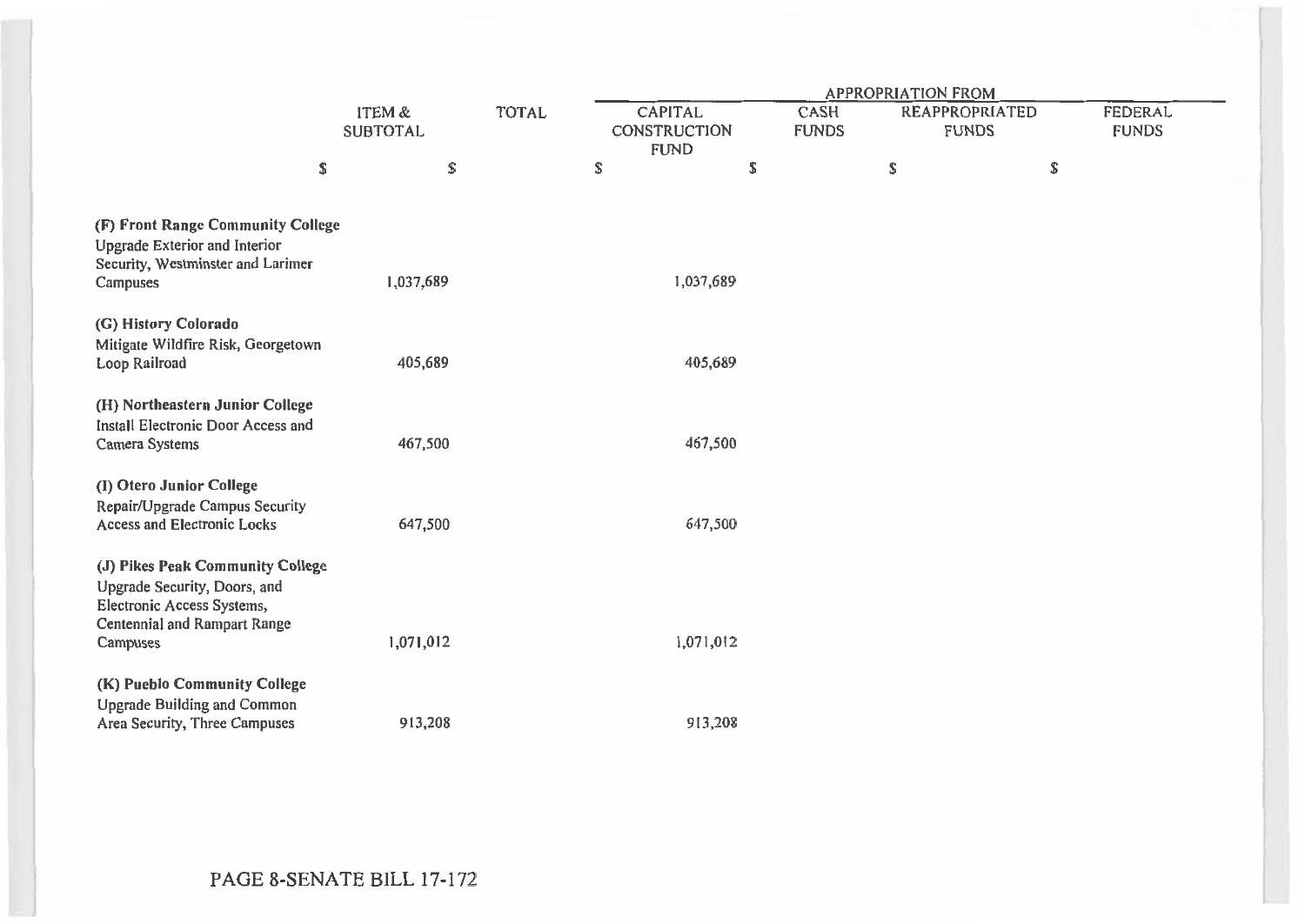|                                                                                                                                                                                                                                          |    |                                              |            | <b>APPROPRIATION FROM</b> |                      |  |   |                                                               |  |                             |                                       |  |                                |  |
|------------------------------------------------------------------------------------------------------------------------------------------------------------------------------------------------------------------------------------------|----|----------------------------------------------|------------|---------------------------|----------------------|--|---|---------------------------------------------------------------|--|-----------------------------|---------------------------------------|--|--------------------------------|--|
|                                                                                                                                                                                                                                          |    | <b>SUBTOTAL</b>                              |            | ITEM &                    |                      |  |   | <b>TOTAL</b><br><b>CAPITAL</b><br>CONSTRUCTION<br><b>FUND</b> |  | <b>CASH</b><br><b>FUNDS</b> | <b>REAPPROPRIATED</b><br><b>FUNDS</b> |  | <b>FEDERAL</b><br><b>FUNDS</b> |  |
|                                                                                                                                                                                                                                          | \$ | S                                            |            | \$                        | \$                   |  | S | \$                                                            |  |                             |                                       |  |                                |  |
| (L) University of Colorado at Boulder<br>Renovate Fire Sprinklers and<br>HVAC System, Department of<br>Speech, Language, and Hearing<br>Sciences<br>Upgrade Fire Sprinklers, Various<br><b>Buildings</b><br>Mitigate/Control Flood Water |    | 793,198<br>754,965<br>677,019                |            |                           |                      |  |   |                                                               |  |                             |                                       |  |                                |  |
|                                                                                                                                                                                                                                          |    | 2,225,182                                    |            |                           | 2,225,182            |  |   |                                                               |  |                             |                                       |  |                                |  |
| (M) University of Colorado Denver<br>Replace Fire Detection System,<br><b>Building 400 Series</b><br>(N) University of Northern Colorado<br><b>Upgrade Fire Sprinklers</b><br>Upgrade Fire Sprinklers, McKee<br><b>Building</b>          |    | 742,193<br>1,126,460<br>996,364<br>2,122,824 |            |                           | 742,193<br>2,122,824 |  |   |                                                               |  |                             |                                       |  |                                |  |
| (O) Western State Colorado University<br>Replace HVAC System, Hurst Hall                                                                                                                                                                 |    | 1,651,869                                    |            |                           | 1,651,869            |  |   |                                                               |  |                             |                                       |  |                                |  |
|                                                                                                                                                                                                                                          |    |                                              | 16,428,424 |                           |                      |  |   |                                                               |  |                             |                                       |  |                                |  |
| (4) DEPARTMENT OF HUMAN SERVICES<br><b>Upgrade Electronic Security</b><br>Systems, Four Division of Youth<br><b>Corrections Centers</b>                                                                                                  |    | 1,005,918                                    |            |                           |                      |  |   |                                                               |  |                             |                                       |  |                                |  |

# PAGE 9-SENATE BILL 17-172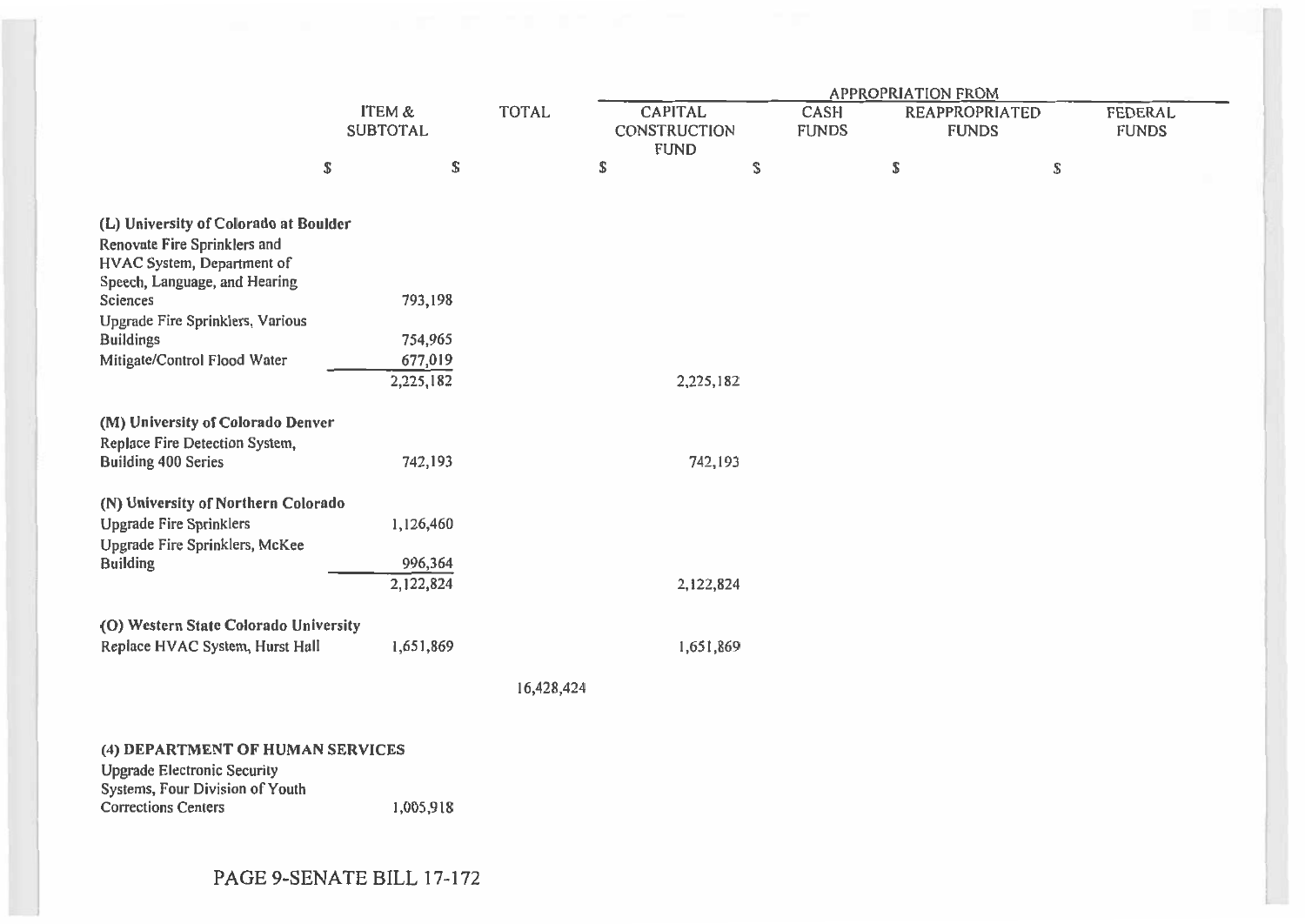|                                                                                                                      |                           |              |                                                           |                      | <b>APPROPRIATION FROM</b> |                                       |                                |
|----------------------------------------------------------------------------------------------------------------------|---------------------------|--------------|-----------------------------------------------------------|----------------------|---------------------------|---------------------------------------|--------------------------------|
|                                                                                                                      | ITEM &<br><b>SUBTOTAL</b> | <b>TOTAL</b> | <b>CAPITAL</b><br><b>CONSTRUCTION</b><br><b>FUND</b>      | CASH<br><b>FUNDS</b> |                           | <b>REAPPROPRIATED</b><br><b>FUNDS</b> | <b>FEDERAL</b><br><b>FUNDS</b> |
|                                                                                                                      | \$<br>\$                  |              | \$                                                        | \$                   | S                         | $\mathbb S$                           |                                |
| <b>Upgrade Building Automation</b><br>System                                                                         | 512,062                   | 1,517,980    | 1,517,980                                                 |                      |                           |                                       |                                |
| (5) DEPARTMENT OF MILITARY AND VETERANS AFFAIRS<br>Mitigate Site Flooding Risk and                                   |                           |              |                                                           |                      |                           |                                       |                                |
| Repair Building Envelope, Watkins<br>Armory                                                                          |                           | 1,334,260    | 667,130                                                   |                      |                           |                                       | 667,130(I)                     |
| (6) DEPARTMENT OF PERSONNEL<br><b>Controlled Maintenance Emergency</b><br>Account<br>Rehabilitate Elevators, 690/700 | 2,000,000                 |              |                                                           |                      |                           |                                       |                                |
| Kipling and Grand Junction<br><b>Buildings</b>                                                                       | 990,000                   | 2,990,000    | 2,990,000                                                 |                      |                           |                                       |                                |
| <b>TOTALS PART II</b><br>(CONTROLLED<br><b>MAINTENANCE)</b>                                                          |                           | \$26,794,376 | \$26,127,246                                              |                      |                           |                                       | \$667,130                      |
|                                                                                                                      |                           |              | <b>PART III</b><br><b>INFORMATION TECHNOLOGY PROJECTS</b> |                      |                           |                                       |                                |
| (0.5) DEPARTMENT OF AGRICULTURE<br>AGLICENSE, INSPECTION, AND<br><b>ENFORCEMENT</b>                                  |                           | 285,000      |                                                           |                      | 285,000*                  |                                       |                                |
| <sup>a</sup> THIS AMOUNT SHALL BE FROM VARIOUS SOURCES OF CASH FUNDS,                                                |                           |              |                                                           |                      |                           |                                       |                                |
|                                                                                                                      |                           |              |                                                           |                      |                           |                                       |                                |
| PAGE 10-SENATE BILL 17-172                                                                                           |                           |              |                                                           |                      |                           |                                       |                                |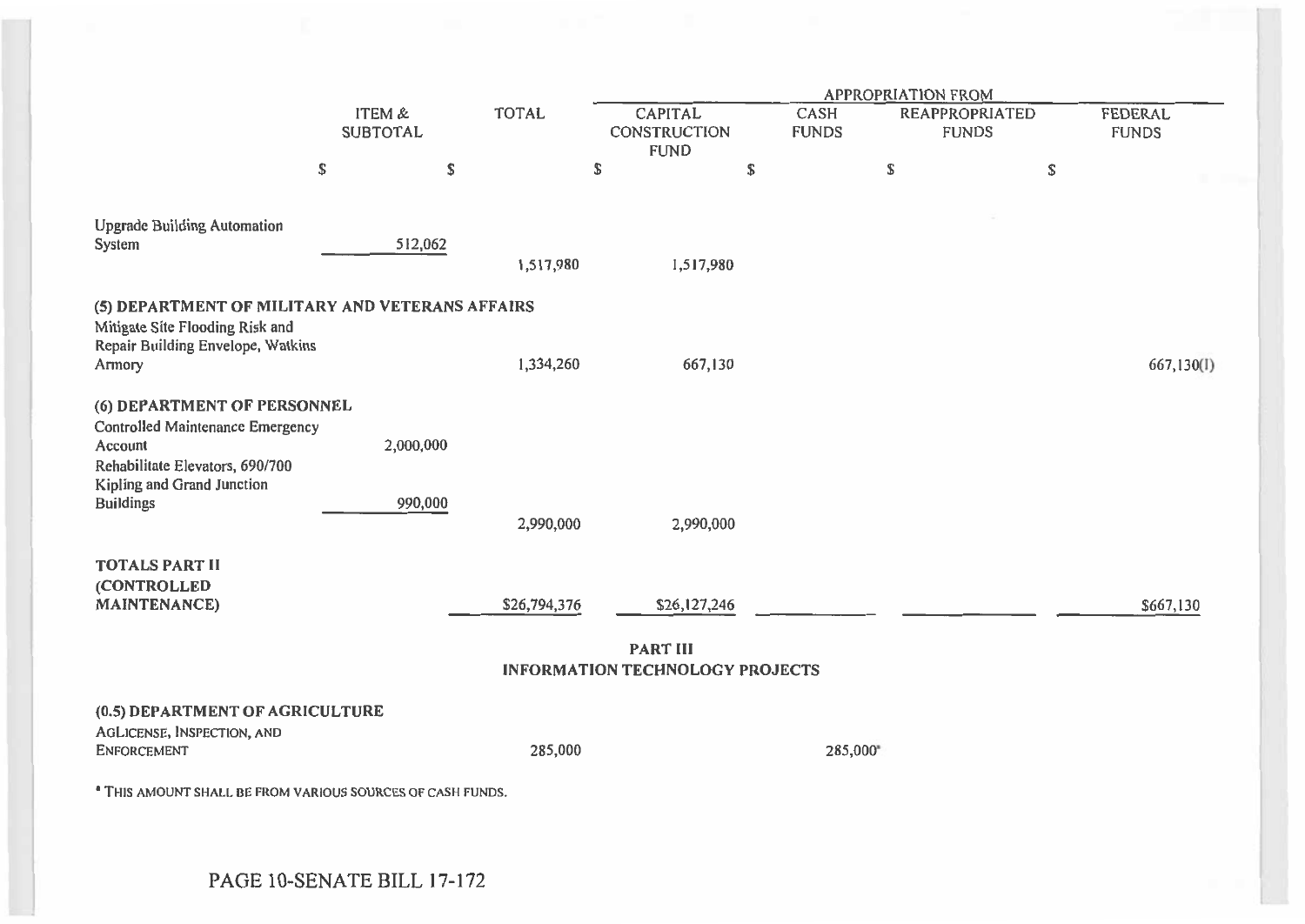|                                                                                                                   |                           |                        |                        | <b>APPROPRIATION FROM</b>                     |           |                              |                                       |    |                                |  |
|-------------------------------------------------------------------------------------------------------------------|---------------------------|------------------------|------------------------|-----------------------------------------------|-----------|------------------------------|---------------------------------------|----|--------------------------------|--|
|                                                                                                                   | ITEM &<br><b>SUBTOTAL</b> |                        | <b>TOTAL</b>           | <b>CAPITAL</b><br>CONSTRUCTION<br><b>FUND</b> |           | CASH<br><b>FUNDS</b>         | <b>REAPPROPRIATED</b><br><b>FUNDS</b> |    | <b>FEDERAL</b><br><b>FUNDS</b> |  |
|                                                                                                                   | S                         | \$                     |                        | \$                                            | \$        |                              | $\mathbb S$                           | \$ |                                |  |
| (0.7) DEPARTMENT OF CORRECTIONS<br><b>DECORUM OFFENDER</b><br><b>MANAGEMENT SYSTEM</b>                            |                           |                        | 845,057                |                                               | 845,057   |                              |                                       |    |                                |  |
| (1) DEPARTMENT OF HIGHER EDUCATION<br>(A) Colorado State University - Pueblo<br>Technology Infrastructure Upgrade |                           | 1,826,475              |                        |                                               | 1,826,475 |                              |                                       |    |                                |  |
| (B) University of Northern Colorado<br>Technology Infrastructure Upgrade                                          |                           | 2,412,750              |                        |                                               | 2,412,750 |                              |                                       |    |                                |  |
| (C) Community College of Denver<br>Technology Infrastructure Upgrade                                              |                           | 1,046,383<br>1,342,134 |                        |                                               | 774,323   | 272,060(H)<br>$567,811(1)^n$ |                                       |    |                                |  |
| * This amount shall be from institutional money.                                                                  |                           |                        |                        |                                               |           |                              |                                       |    |                                |  |
| (D) Lamar Community College<br>Technology Infrastructure Upgrade                                                  |                           | 170,900                |                        |                                               | 170,900   |                              |                                       |    |                                |  |
| (E) Otero Junior College<br>Technology Infrastructure Upgrade                                                     |                           | 250,000                |                        |                                               | 250,000   |                              |                                       |    |                                |  |
| (F) Pueblo Community College<br>Technology Infrastructure Upgrade                                                 |                           | 959,300                | 6;665,808<br>6,961,559 |                                               | 959,300   |                              |                                       |    |                                |  |

## PAGE 11-SENATE BILL 17-172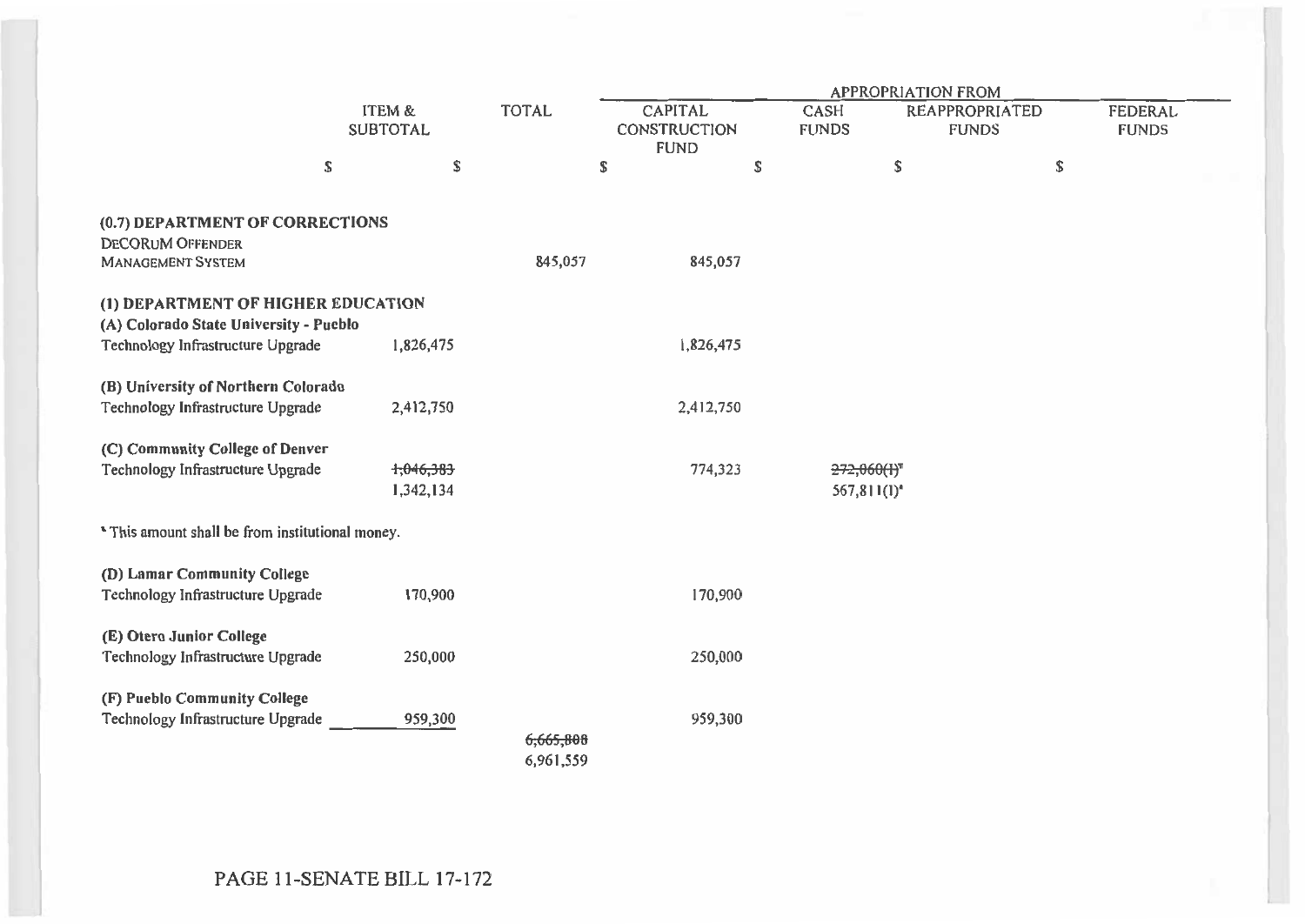|                                                                                                                                                                                                                                                                                   |                           |                          |                                                      |                      | <b>APPROPRIATION FROM</b>             |                                |
|-----------------------------------------------------------------------------------------------------------------------------------------------------------------------------------------------------------------------------------------------------------------------------------|---------------------------|--------------------------|------------------------------------------------------|----------------------|---------------------------------------|--------------------------------|
|                                                                                                                                                                                                                                                                                   | ITEM &<br><b>SUBTOTAL</b> | <b>TOTAL</b>             | <b>CAPITAL</b><br><b>CONSTRUCTION</b><br><b>FUND</b> | CASH<br><b>FUNDS</b> | <b>REAPPROPRIATED</b><br><b>FUNDS</b> | <b>FEDERAL</b><br><b>FUNDS</b> |
|                                                                                                                                                                                                                                                                                   | \$                        | \$                       | ${\mathbb S}$                                        | \$                   | \$                                    | \$                             |
| (2) DEPARTMENT OF HUMAN SERVICES<br>Information Technology Systems                                                                                                                                                                                                                |                           |                          |                                                      |                      |                                       |                                |
| Interoperability<br>Child Welfare Case Management                                                                                                                                                                                                                                 | 9,288,520                 |                          | 928,852                                              |                      |                                       | 8,359,668(1)                   |
| <b>System Replacement</b>                                                                                                                                                                                                                                                         | 6,749,617                 |                          | 3,374,809                                            |                      |                                       | 3,374,808(I)                   |
| <b>Child Care Automated Tracking</b><br>System Enhancement                                                                                                                                                                                                                        | 1,458,125<br>5,628,850    | 17,496,262<br>21,666,987 |                                                      |                      |                                       | $+1,458,125(1)$<br>5,628,850   |
| * OF THIS AMOUNT, \$3,128,850 SHALL BE FROM CHILD CARE DEVELOPMENT FUNDS AND \$2,500,000(I) SHALL BE FROM FEDERAL GRANTS.                                                                                                                                                         |                           |                          |                                                      |                      |                                       |                                |
| (3) DEPARTMENT OF LABOR AND EMPLOYMENT<br>Unemployment Insurance<br>Mainframe Migration and                                                                                                                                                                                       |                           |                          |                                                      |                      |                                       |                                |
| Modernization                                                                                                                                                                                                                                                                     |                           | 25,263,480               |                                                      | 25,263,480*          |                                       |                                |
| * Of this amount, an estimated \$18,403,971 shall be from the Employment and Training Technology Fund created in Section 8-77-109 (2) (a.9) (II) (A), C.R.S., and an estimated<br>\$6,859,509 shall be from the Unemployment Revenue Fund created in Section 8-77-106 (1), C.R.S. |                           |                          |                                                      |                      |                                       |                                |
| (4) DEPARTMENT OF PUBLIC HEALTH AND ENVIRONMENT                                                                                                                                                                                                                                   |                           |                          |                                                      |                      |                                       |                                |
| Laboratory Information<br>Management System Replacement                                                                                                                                                                                                                           |                           | 515,972<br>928,419       |                                                      |                      | 192,119*                              | 323,853(f)<br>736,300(I)       |
| <sup>a</sup> This amount shall be from the Laboratory Cash Fund created in Section 25-1.5-101 (1) (e) (II), C.R.S.                                                                                                                                                                |                           |                          |                                                      |                      |                                       |                                |

PAGE 12-SENATE BILL 17-172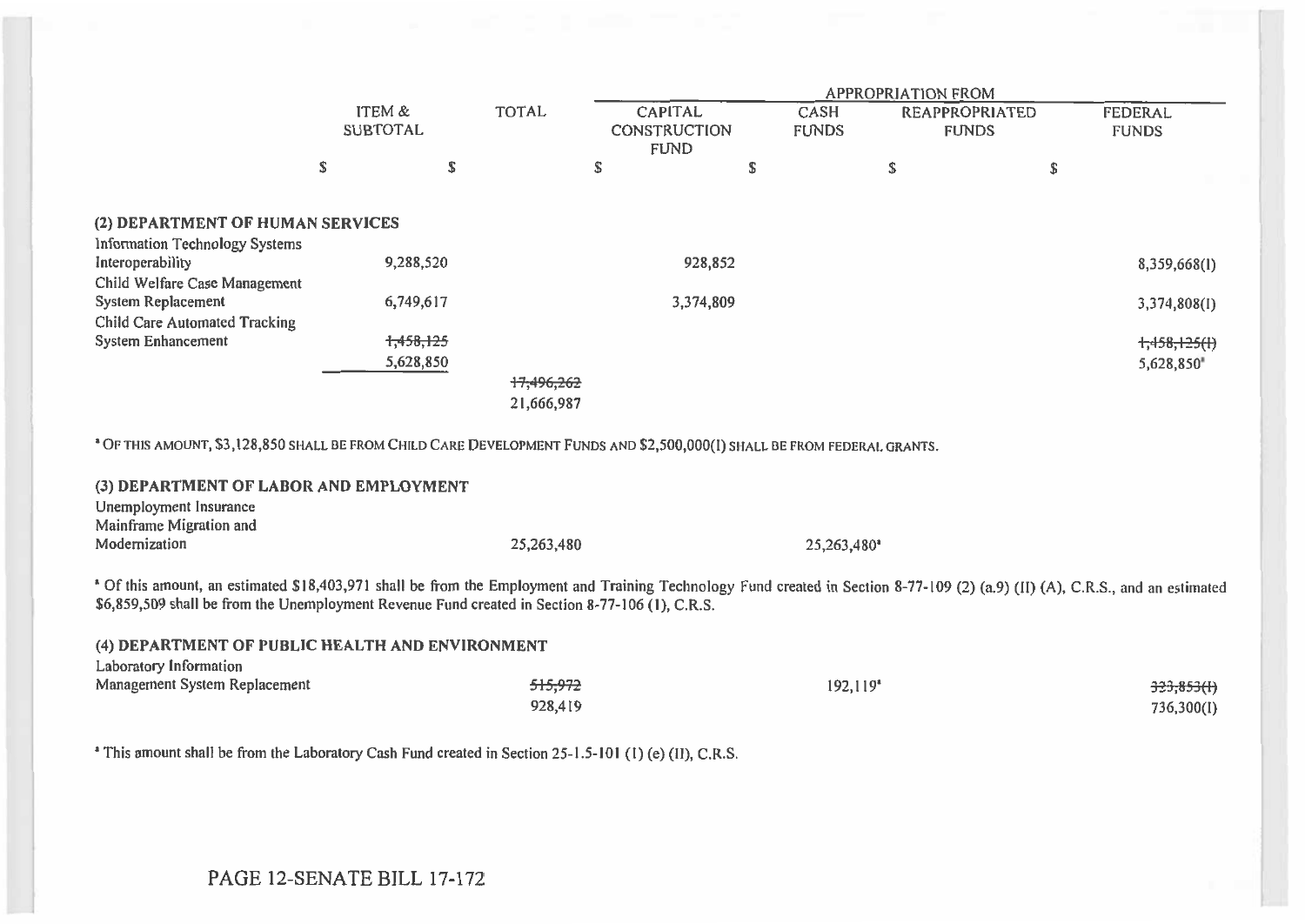|                                                                              |                           |                              |                                                      |                              | <b>APPROPRIATION FROM</b>             |                              |
|------------------------------------------------------------------------------|---------------------------|------------------------------|------------------------------------------------------|------------------------------|---------------------------------------|------------------------------|
|                                                                              | ITEM &<br><b>SUBTOTAL</b> | <b>TOTAL</b>                 | <b>CAPITAL</b><br><b>CONSTRUCTION</b><br><b>FUND</b> | CASH<br><b>FUNDS</b>         | <b>REAPPROPRIATED</b><br><b>FUNDS</b> | FEDERAL<br><b>FUNDS</b>      |
|                                                                              | S                         | S                            | S                                                    | ۵J.                          | \$                                    | \$                           |
| <b>TOTALS PART III</b><br><b>(INFORMATION</b><br><b>TECHNOLOGY PROJECTS)</b> |                           | \$49,941,522<br>\$55,950,502 | \$10,697,409<br>\$11,542,466                         | \$25,727,659<br>\$26,308,410 |                                       | \$13,516,454<br>\$18,099,626 |
| <b>GRAND TOTALS</b>                                                          |                           |                              |                                                      |                              |                                       |                              |
| (CAPITAL CONSTRUCTION)                                                       |                           | \$239,086,768                | \$115,569,901                                        | $$108,931,647$ <sup>*</sup>  |                                       | $$14,585,220$ <sup>b</sup>   |
|                                                                              |                           | \$247,743,578                | \$117,886,557                                        | \$109,922,398*               | \$766,231                             | $$19,168,392$ <sup>b</sup>   |

a Of this amount, \$1,145,000 shall be from the Highway Users Tax Fund created in Section 43-4-201 (1) (a), C.R.S., pursuant to Section 43-4-201 (3) (a) (I) (C), C.R.S., and \$300,000 shall be from the Highway Users Tax Fund created in Section 43-4-201 (1) (a), C.R.S., pursuant to Section 33-10-111 (4), C.R.S. Of this amount, <del>\$7,673,344</del> \$7,969,095 contains an **(I)** notation.

<sup>b</sup> This amount OF THIS AMOUNT, \$16,039,542 contains an (I) notation.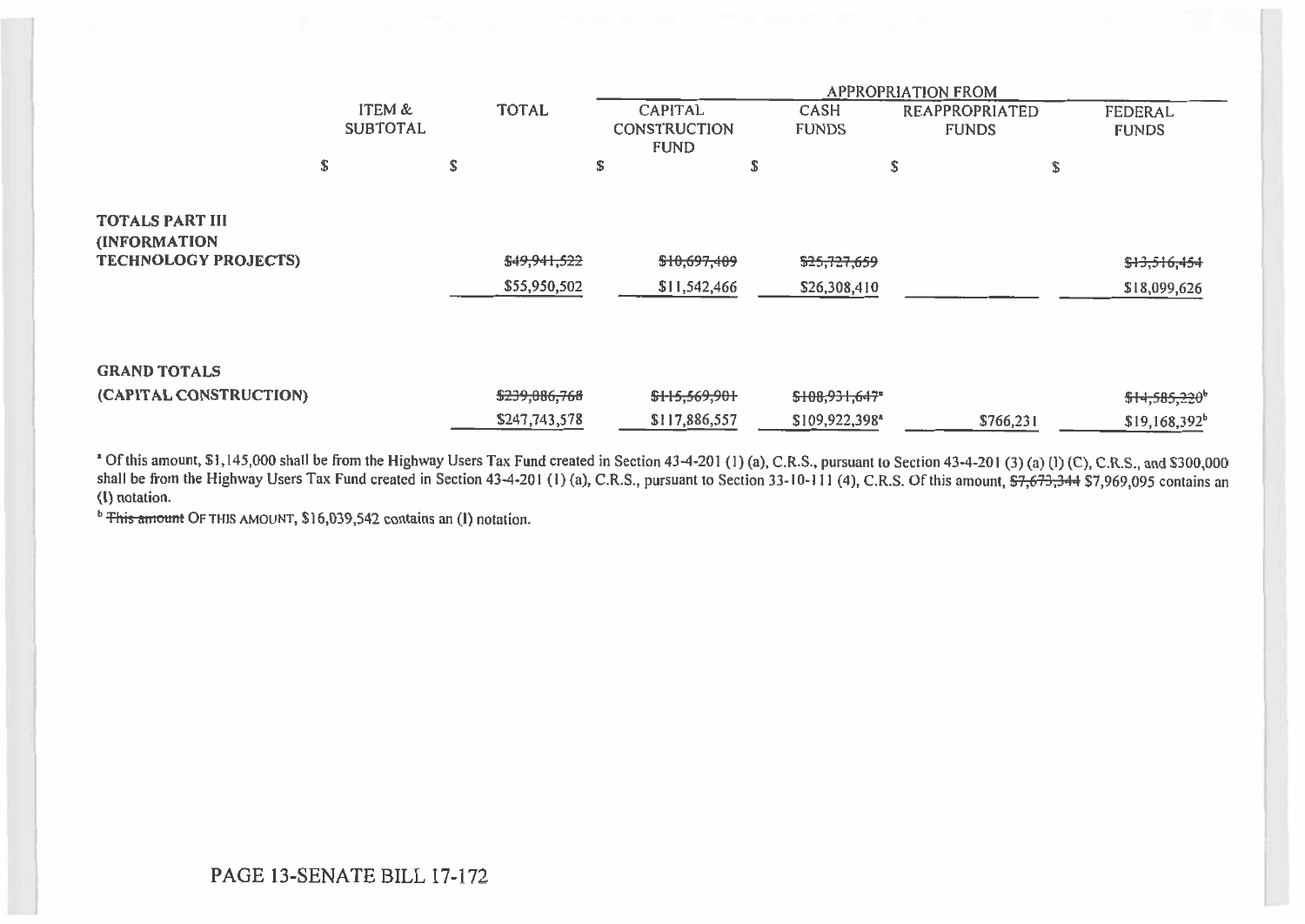|                                                                                                                                                                                               |                                      |                                |                                                                            |                                               | <b>APPROPRIATION FROM</b>                                                                                                                                           |                                |
|-----------------------------------------------------------------------------------------------------------------------------------------------------------------------------------------------|--------------------------------------|--------------------------------|----------------------------------------------------------------------------|-----------------------------------------------|---------------------------------------------------------------------------------------------------------------------------------------------------------------------|--------------------------------|
|                                                                                                                                                                                               | <b>ITEM &amp;</b><br><b>SUBTOTAL</b> | <b>TOTAL</b>                   | <b>CAPITAL</b><br><b>CONSTRUCTION</b><br><b>FUND</b>                       | <b>CASH</b><br><b>FUNDS</b>                   | <b>REAPPROPRIATED</b><br><b>FUNDS</b>                                                                                                                               | <b>FEDERAL</b><br><b>FUNDS</b> |
|                                                                                                                                                                                               | \$                                   | S                              | \$                                                                         | \$                                            | \$                                                                                                                                                                  | \$                             |
| amend Part I (4)(B) as the affected totals are amended by section 1 of chapter 384, (HB16-1252), Session Laws of Colorado 2016, as follows:<br>Section 3. Capital Construction Appropriation. |                                      |                                | <b>PART I</b>                                                              |                                               | SECTION 2. Capital construction appropriations for the fiscal year beginning July 1, 2015. In Session Laws of Colorado 2015, section 3 of chapter 364, (SB 15-234), |                                |
|                                                                                                                                                                                               |                                      |                                | CAPITAL CONSTRUCTION, CAPITAL RENEWAL, AND CAPITAL LEASE PURCHASE PAYMENTS |                                               |                                                                                                                                                                     |                                |
|                                                                                                                                                                                               |                                      |                                |                                                                            |                                               |                                                                                                                                                                     |                                |
| (4) DEPARTMENT OF HIGHER EDUCATION<br>(B) Colorado School of Mines<br><b>Heating Plant Renovation</b>                                                                                         | 13,129,330<br>13,454,330             |                                | 6,564,665                                                                  | 6,564,665*<br>6,889,665*                      |                                                                                                                                                                     |                                |
| <sup>a</sup> This amount shall be from institutional general funds set aside for capital renewal.                                                                                             |                                      |                                |                                                                            |                                               |                                                                                                                                                                     |                                |
| <b>TOTALS PART I</b><br>(CAPITAL CONSTRUCTION,<br><b>CAPITAL RENEWAL, AND</b><br><b>CAPITAL LEASE PURCHASE</b>                                                                                |                                      |                                |                                                                            |                                               |                                                                                                                                                                     |                                |
| <b>PAYMENTS)</b>                                                                                                                                                                              |                                      | \$259,499,970                  | \$155,419,966                                                              | \$103,887,066                                 |                                                                                                                                                                     | \$192,938                      |
|                                                                                                                                                                                               |                                      | \$259,824,970                  |                                                                            | \$104,212,066                                 |                                                                                                                                                                     |                                |
| <b>GRAND TOTALS</b><br>(CAPITAL CONSTRUCTION)                                                                                                                                                 |                                      | \$398,638,382<br>\$398,963,382 | \$251,492,777                                                              | \$117,798,201*<br>$$118,123,201$ <sup>*</sup> | \$13,911,135                                                                                                                                                        | $$15,436,269^b$                |

Of this amount, \$2,076,402 shall be from the Highway Users Tax Fund pursuant to Section 43-4-201 (3) (a) (I) (C), C.R.S., and \$300,000 shall be from the Highway Users Tax Fund pursuant to Section 33-10-111 (4), C.R.S. Of this amount, \$4,935,458 contains an (I) notation.

**b** This amount contains an (I) notation.

### PAGE 14-SENATE BILL 17-172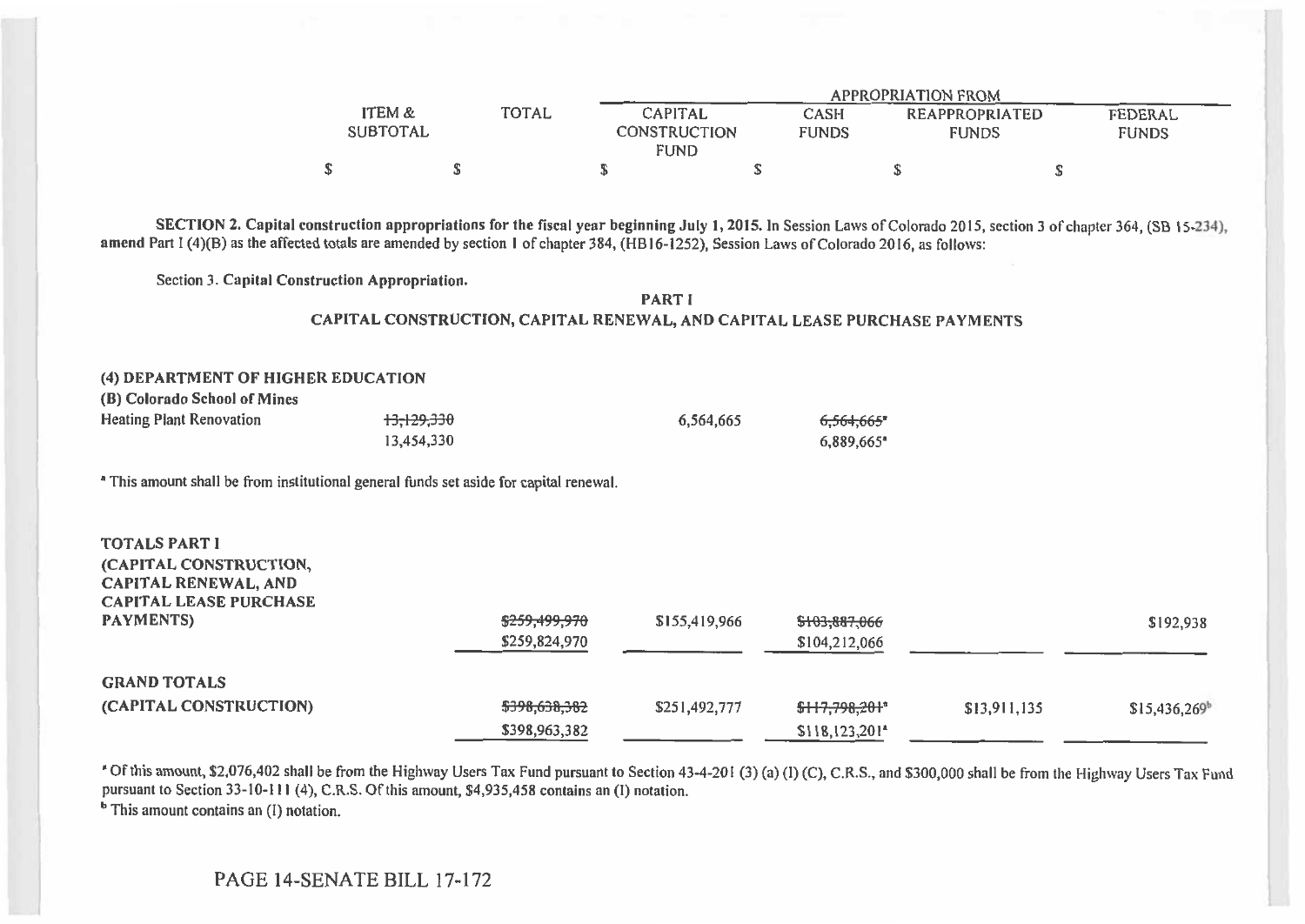|                   |              |                |              | APPROPRIATION FROM |                |
|-------------------|--------------|----------------|--------------|--------------------|----------------|
| <b>ITEM &amp;</b> | <b>TOTAL</b> | <b>CAPITAL</b> | <b>CASH</b>  | REAPPROPRIATED     | <b>FEDERAL</b> |
| <b>SUBTOTAL</b>   |              | CONSTRUCTION   | <b>FUNDS</b> | <b>FUNDS</b>       | <b>FUNDS</b>   |
|                   |              | <b>FUND</b>    |              |                    |                |
|                   |              |                |              |                    |                |

**SECTION 3. Capital construction appropriations for the fiscal year beginning July I, 2014.** In Session Laws of Colorado 2014, section 3 of chapter 420, (HB 14-1336), **amend** Part I (4)(M) and the affected totals as Part I (4)(M) and the affected totals are amended by Section 1 of chapter 363, (SB 15-165), Session Laws of Colorado 2015, and as the affected totals are further amended by section 2 of chapter 384 (HB 16-1252) and section 4 of Chapter 385 (HB 16-1405), Session Laws of Colorado 2016, and **add**  footnote 3 to Part I (7), as follows:

Section 3. **Capital Construction Appropriation.** 

**PART I CAPITAL CONSTRUCTION, CAPITAL RENEWAL, AND CAPITAL LEASE PURCHASE PAYMENTS** 

| (4) DEPARTMENT OF HIGHER EDUCATION     |           |           |                      |
|----------------------------------------|-----------|-----------|----------------------|
| (M) History Colorado                   |           |           |                      |
| Lease Purchase of Colorado History     |           |           |                      |
| Museum                                 | 3,121,000 |           | $3,121,000^*$        |
| Pearce McAllister Renovation           | 843,876   | 843,876   |                      |
| Georgetown Loop Railroad               |           |           |                      |
| <b>Business Capitalization Program</b> | 400,000   | 300,000   | 100,000 <sup>b</sup> |
|                                        |           |           |                      |
| Lebanon Mill Dam Restoration           | 768,210   | 768,210   |                      |
|                                        | 1,123,662 | 1,123,662 |                      |
| Regional Museum Preservation           |           |           |                      |
| Projects                               | 700,000   |           | 700,000°             |
| Ute Indian Museum Expansion            | 500,000   | 500,000   |                      |
|                                        | 6,333,086 |           |                      |
|                                        | 6,688,538 |           |                      |
|                                        |           |           |                      |

This amount shall be from Limited Gaming Revenues deposited in the State Historical Fund created in Section 9 (5) **(b)** (II) of Article XVIII of the State Constitution, to be used pursuant to Section 12-47.1-1201, C.R.S.

 $<sup>b</sup>$  This amount shall be from railroad operations and gifts, grants, and donations.</sup>

Of this amount, \$600,000 shall be from Limited Gaming Revenues deposited in the State Historical Fund created in Section 9 (5) (b) **(11)** of Article XVIII of the State Constitution, to be used pursuant to Section 12-47.1-1201, C.R.S., and \$ 100,000 shall be from revenue earned from the operation of the Georgetown Loop Railroad.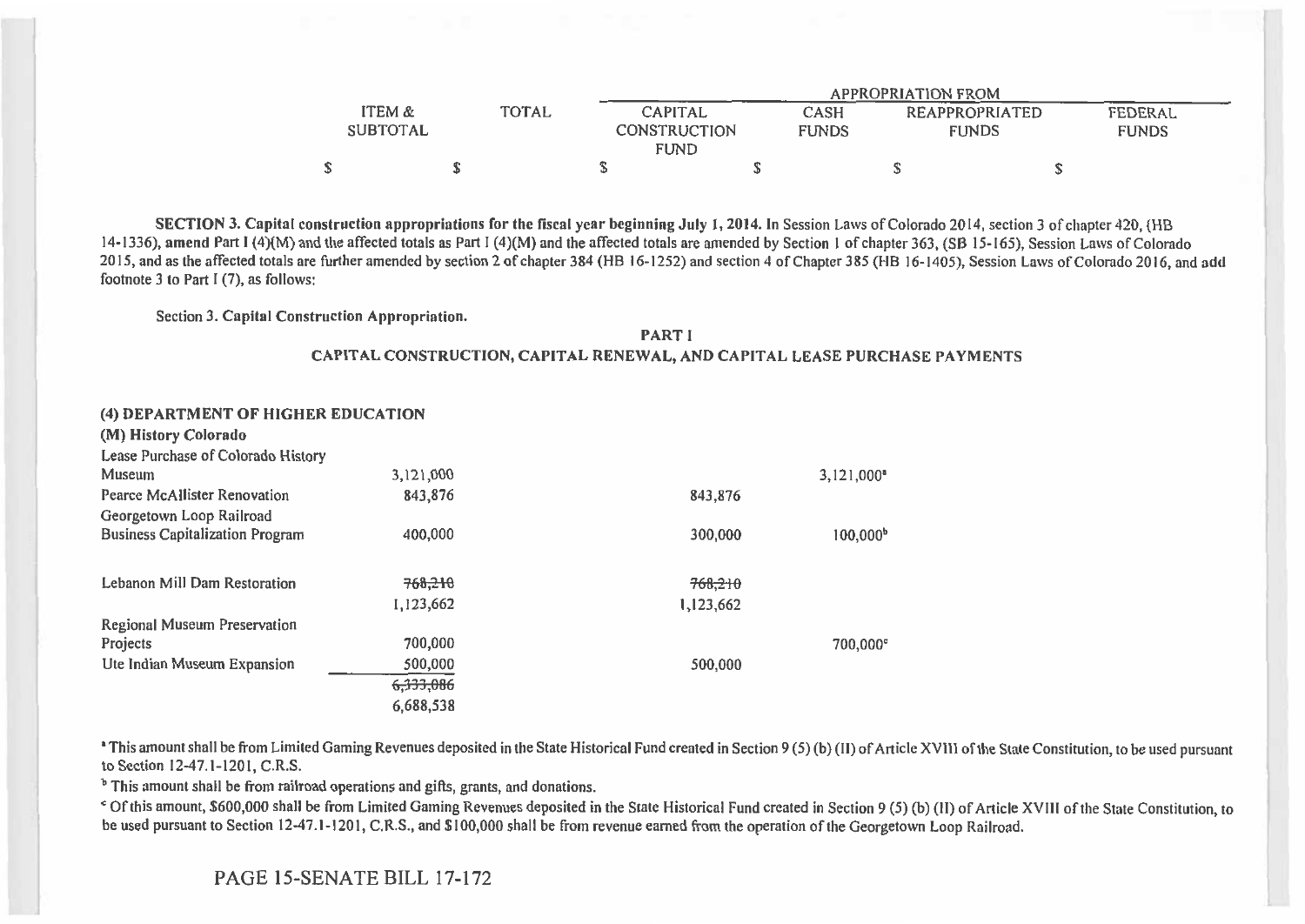|                                                                                                                                          | ITEM &<br><b>SUBTOTAL</b> | <b>TOTAL</b>                   | <b>CAPITAL</b><br><b>CONSTRUCTION</b> | CASH<br><b>FUNDS</b> | <b>APPROPRIATION FROM</b><br><b>REAPPROPRIATED</b><br><b>FUNDS</b> | <b>FEDERAL</b><br><b>FUNDS</b> |
|------------------------------------------------------------------------------------------------------------------------------------------|---------------------------|--------------------------------|---------------------------------------|----------------------|--------------------------------------------------------------------|--------------------------------|
|                                                                                                                                          |                           |                                | <b>FUND</b>                           |                      |                                                                    |                                |
|                                                                                                                                          | \$                        | \$                             | \$                                    | \$                   | S                                                                  | \$                             |
|                                                                                                                                          |                           |                                |                                       |                      |                                                                    |                                |
| (7) DEPARTMENT OF LABOR AND EMPLOYMENT<br>Workers' Compensation Mainframe<br>Migration and Modernization<br>Project PROJECT <sup>3</sup> |                           | 5,932,500                      |                                       | 5,932,500*           |                                                                    |                                |
| <sup>*</sup> This amount shall be from Workers' Compensation Cash Fund created in Section 8-44-112, C.R.S.                               |                           |                                |                                       |                      |                                                                    |                                |
| <b>TOTALS PART I</b><br>(CAPITAL CONSTRUCTION,<br><b>CAPITAL RENEWAL, AND</b><br><b>CAPITAL LEASE PURCHASE</b>                           |                           |                                |                                       |                      |                                                                    |                                |
| <b>PAYMENTS)</b>                                                                                                                         |                           | \$515,088,272<br>\$515,443,724 | \$340,201,184<br>\$340,556,636        | \$165,540,551        | \$7,427,537                                                        | \$1,919,000                    |
| <b>GRAND TOTALS</b>                                                                                                                      |                           |                                |                                       |                      |                                                                    |                                |
| (CAPITAL CONSTRUCTION)                                                                                                                   |                           | \$563,537,585<br>\$563,893,037 | \$387,428,545<br>\$387,783,997        | \$165,861,978*       | \$7,427,537                                                        | \$2,819,525 <sup>b</sup>       |

Of this amount, \$845,633 shall be from the Highway Users Tax Fund pursuant to Section 43-4-201 (3) (a) (I) (C), C.R.S. Of this amount, \$16,924,298 contains an (I) notation. **b** This amount contains an (I) notation.

**FOOTNOTES --** The following statements are referenced to the numbered footnotes throughout section 3.

3 DEPARTMENT OF LABOR AND EMPLOYMENT, WORKERS' COMPENSATION MAINFRAME MIGRATION AND MODERNIZATION PROJECT -- OF THIS APPROPRIATION, \$2,045,243 REMAINS AVAILABLE THROUGH JUNE 30, 2018.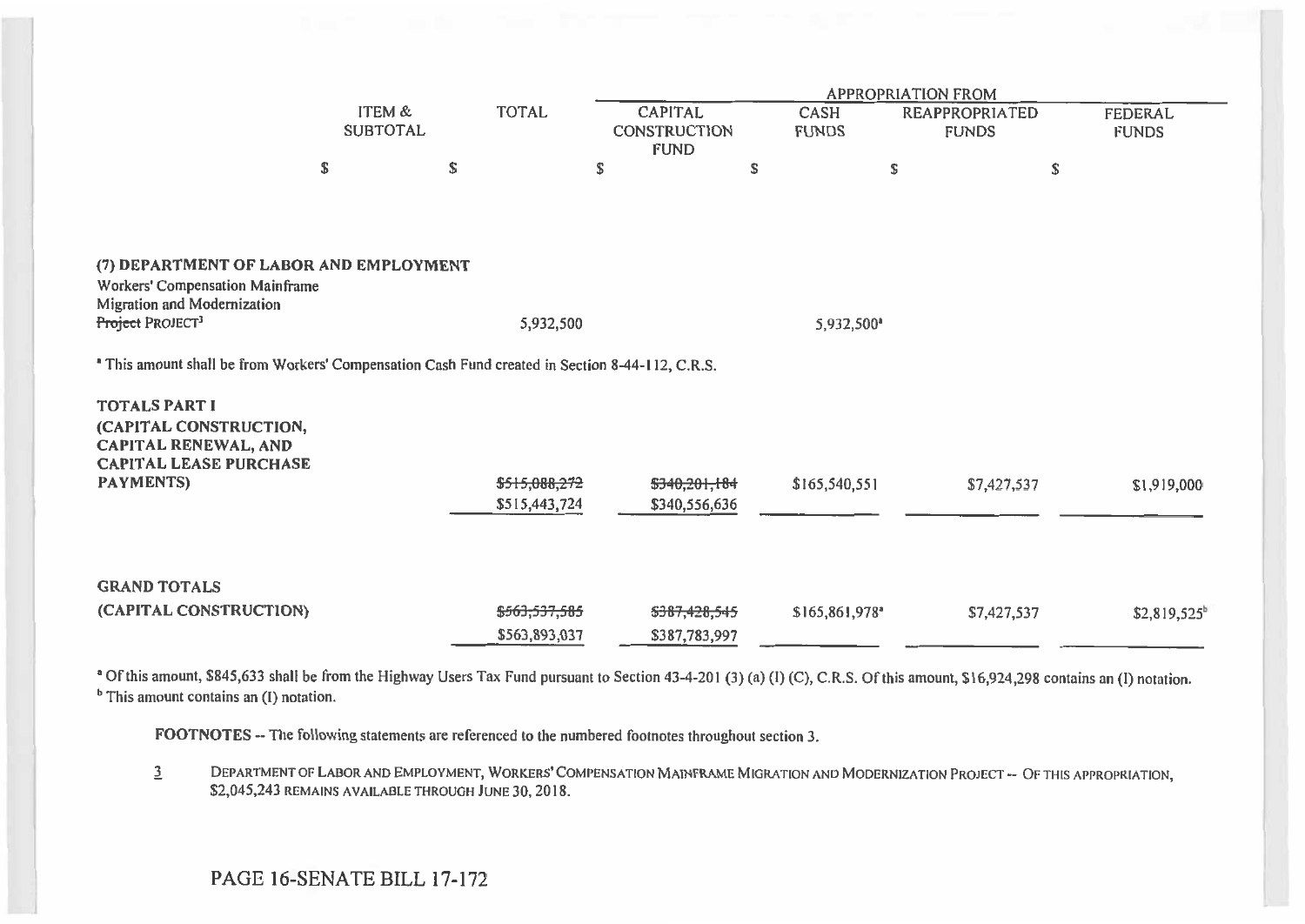|                        |                |                                     | <b>APPROPRIATION FROM</b> |                |              |
|------------------------|----------------|-------------------------------------|---------------------------|----------------|--------------|
| ITEM &<br><b>TOTAL</b> | <b>CAPITAL</b> | <b>CASH</b>                         |                           | REAPPROPRIATED | FEDERAL      |
| <b>SUBTOTAL</b>        |                | <b>CONSTRUCTION</b><br><b>FUNDS</b> |                           | <b>FUNDS</b>   | <b>FUNDS</b> |
|                        | <b>FUND</b>    |                                     |                           |                |              |
|                        |                |                                     |                           |                |              |

**SECTION 4. Capital construction appropriations for the fiscal year beginning July 1, 2011. In Session Laws of Colorado 2011, section 3 of chapter 335, (SB 11-209),** add footnote 1 to Part IX (I) as the affected totals are amended by the section 5 of chapter 304 (HB 12-1200), Session Laws of Colorado 2012; as the affected totals are amended by section 3 of Chapter 440 (SB 13-107), Session Laws of Colorado 2013; and as the affected totals are amended by section 3 of chapter 419 (HB 14-1249) and as Part IX (1) and the affected totals are amended by section 4 of Chapter 420 (HB 14-1336), Session Laws of Colorado 2014, as follows:

Section 3. **Capital Construction Appropriation.** 

#### **PART IX DEPARTMENT OF PUBLIC HEALTH AND ENVIRONMENT**

| (1) CAPITAL CONSTRUCTION        |            |            |                        |            |
|---------------------------------|------------|------------|------------------------|------------|
| Brownsfield Cleanup Program     | 250,000    |            | $250.000$ <sup>a</sup> |            |
| Natural Resource Damage         |            |            |                        |            |
| Restoration                     | 12.656.315 |            | $12,656,315^b$         |            |
| Superfund Sites Cleanup CLEANUP | 71,159,221 |            | 7,115,922*             | 64,043,299 |
|                                 |            | 84,065,536 |                        |            |

These amounts shall be from the Hazardous Substance Response Fund created in Section 25-16-104.6 (1) (a), C.R.S.

<sup>b</sup> This amount shall be from the Natural Resource Damage Recovery Fund created in Section 25-16-104.7 (1), C.R.S.

| <b>TOTALS PART IX</b><br>(PUBLIC HEALTH AND<br>ENVIRONMENT) | \$84,065,536  |              | \$20,022,237     | \$64,043,299 |
|-------------------------------------------------------------|---------------|--------------|------------------|--------------|
| <b>GRAND TOTALS</b><br>(CAPITAL CONSTRUCTION)               | \$240,127,667 | \$48,891,749 | $$111,933,910^*$ | \$79,302,008 |

This amount includes \$300,000 from the Highway Users Tax Fund pursuant to Section 43-4-201 (3) (a) **(I) (13),** C.R.S. **FOOTNOTES --** The following statements are referenced to the numbered footnotes throughout section 2.

DEPARTMENT OF PUBLIC HEALTH AND ENVIRONMENT, CAPITAL CONSTRUCTION, SUPERFUND SITES CLEANUP -- THIS APPROPRIATION REMAINS AVAILABLE  $\mathbf{1}$ THROUGH JUNE 30, 2017.

### PAGE 17-SENATE BILL 17-172